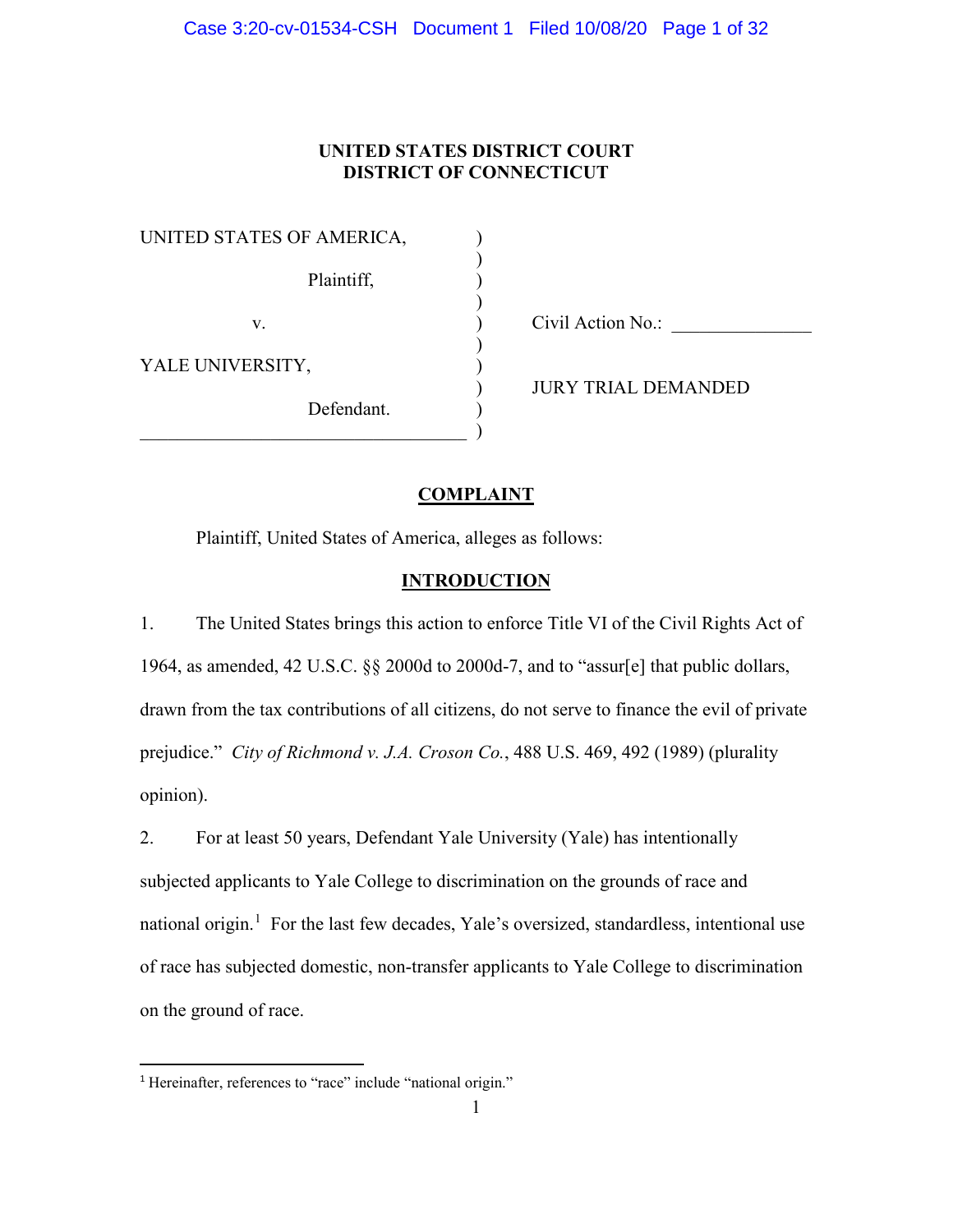### Case 3:20-cv-01534-CSH Document 1 Filed 10/08/20 Page 2 of 32

3. Yale's race discrimination includes imposing undue and unlawful penalties on racially-disfavored applicants, including in particular most Asian, and White applicants.

4. Yale has engaged in this race discrimination despite receiving millions of dollars of federal taxpayer funding subject to Title VI's restrictions. Yale's race discrimination violates Title VI's requirement that "[n]o person in the United States shall, on the ground of race, color, or national origin, be excluded from participation in, be denied the benefits of, or be subjected to discrimination under any program or activity receiving Federal financial assistance." 42 U.S.C. § 2000d.

5. Yale's race discrimination injures applicants and students. Yale does this in various ways. Yale subjects applicants to Yale College to discrimination on the ground of race. And, because Yale claims that its race discrimination is necessary to admit sufficient numbers of racially-favored applicants, mostly Black and Hispanic applicants, Yale signals that racially-favored applicants cannot compete against Asian and White applicants. This kind of race discrimination relies upon and reinforces damaging racebased stereotypes.

6. Yale's system of race discrimination assigns value to applicants based on racial categories per se – apart from the applicants' personal and individual challenges pursuing educational opportunities.

7. Yale's use of race in undergraduate admissions to Yale College is not narrowly tailored to a compelling interest.

8. Yale has not articulated or established a compelling interest with sufficient clarity; that is, Yale has not demonstrated an interest that is sufficiently measurable to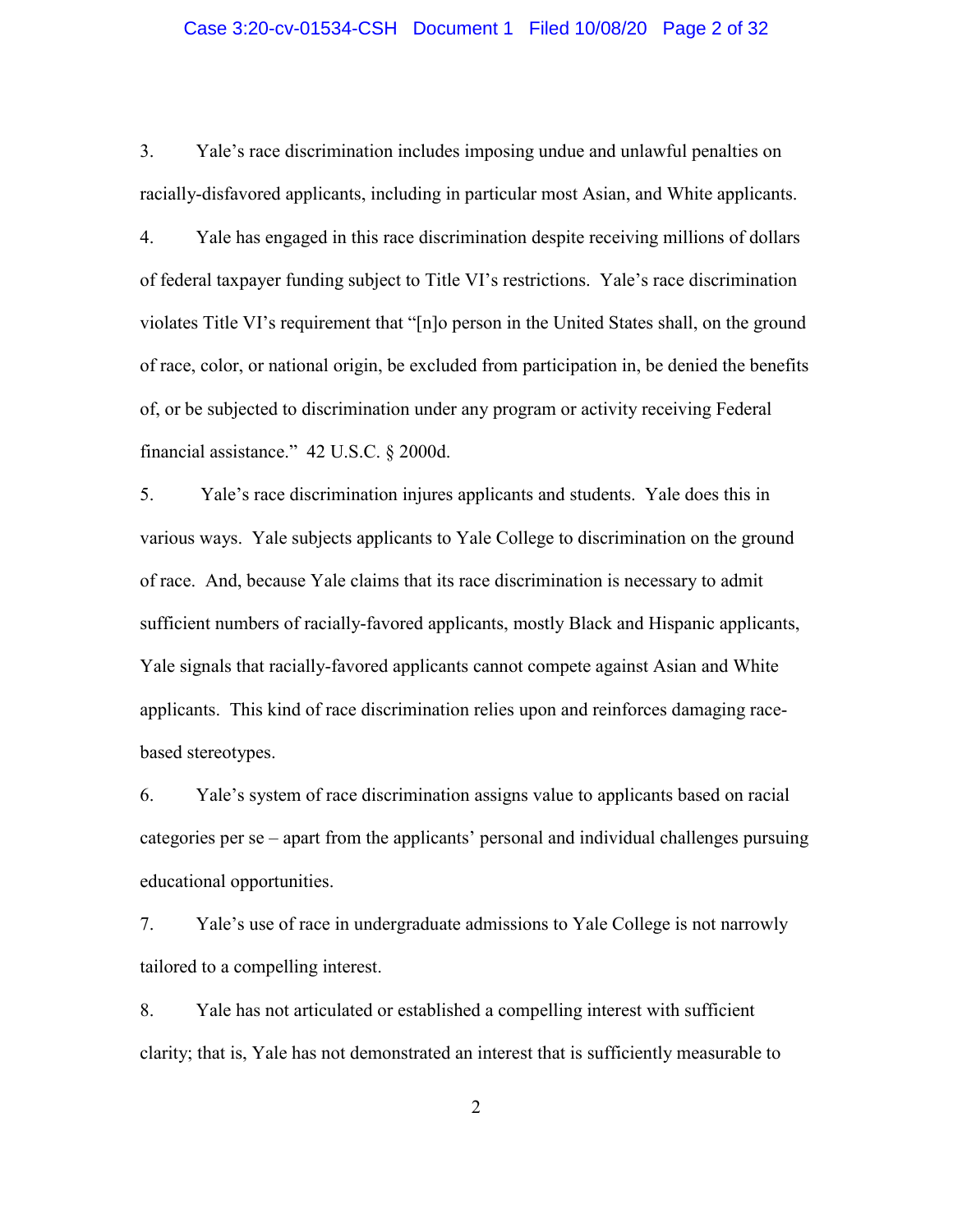### Case 3:20-cv-01534-CSH Document 1 Filed 10/08/20 Page 3 of 32

permit judicial scrutiny. Rather, Yale vaguely asserts a purported compelling interest in the educational benefits of diversity, without sufficiently defining its diversity goals, without articulating any standards to measure achievements of its diversity goals, and without indicating what actions or results would satisfy its diversity goals.

9. Yale's race discrimination is not narrowly tailored. Rather, Yale employs an oversized, standardless, uncabined use of race in undergraduate admissions to Yale College. Yale's insufficiently tailored use of race annually infects thousands of decisions about admission to Yale College.

10. Yale purports to utilize a "holistic" review of applicants to Yale College in which race is "one factor among many." In reality, Yale's use of race is significant and the determining factor for hundreds of applicants each admissions cycle.

11. Yale's race discrimination does not limit race to merely a "plus" factor as part of Yale's purported "holistic" review of applications. Instead, Yale engages in race discrimination at multiple steps of its multi-step admissions process.

12. Yale's untailored race discrimination is not time limited. Yale's race discrimination is longstanding, and Yale intends to continue discriminating against most Asian, and White applicants to Yale College on the ground of race.

13. Because of Yale's race discrimination, Asian and White applicants have a significantly lower chance of admission to Yale College than do similarly-situated Black and Hispanic applicants.<sup>2</sup>

<sup>&</sup>lt;sup>2</sup> This Complaint uses the terms "Asian," "Black," "Hispanic," and "White" because Yale's admissions process uses those terms to track the race of Yale College applicants.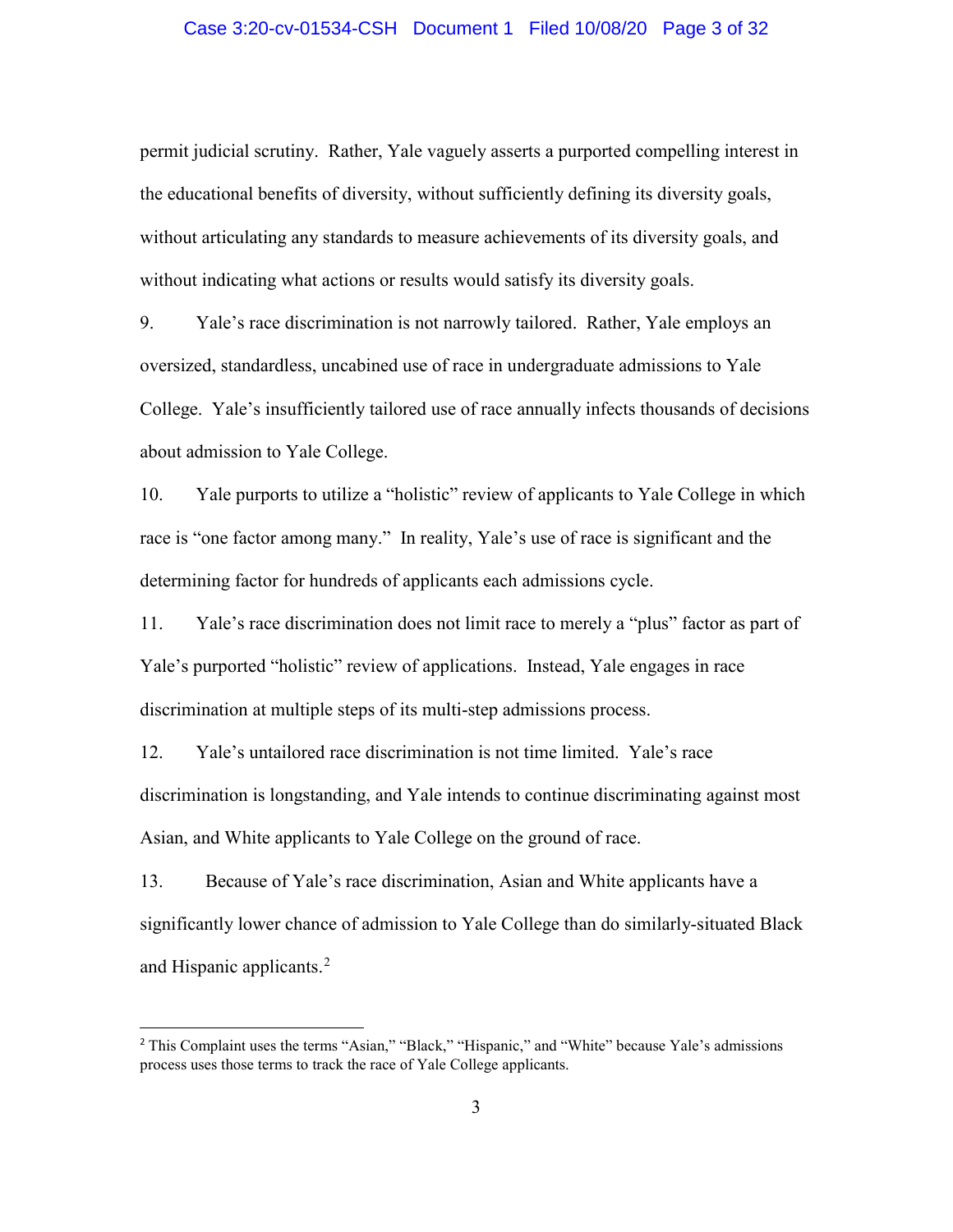14. Yale's violation of Title VI includes subjecting domestic, non-transfer Asian and White applicants to Yale College to unlawful discrimination on the ground of race.

15. The United States seeks declaratory, injunctive, and damages relief to remedy Yale's discriminatory conduct and to protect the civil rights of all applicants to Yale College.

# **JURISDICTION AND VENUE**

16. This Court has jurisdiction over this action under 28 U.S.C. §§ 1331, 1343(a), and 1345.

17. The United States is authorized to initiate this action against Yale under Title VI of the Civil Rights Act of 1964, 42 U.S.C. §§ 2000d to 2000d-7.

18. Declaratory, injunctive, and damages relief is sought as authorized by 28 U.S.C. §§ 2201 and 2202 and 42 U.S.C. §§ 2000d to 2000d–7 .

19. Venue is proper in this judicial district pursuant to 28 U.S.C. § 1391(b). The Defendant is located in Connecticut, and a substantial part of the events or omissions giving rise to this cause of action took place in this judicial district.

20. All conditions precedent to filing suit have been satisfied.

## **PARTIES**

21. Plaintiff is the United States of America.

22. Defendant Yale University, also known as the President and Fellows of Yale College, is a private university located in New Haven, Connecticut, within this judicial district.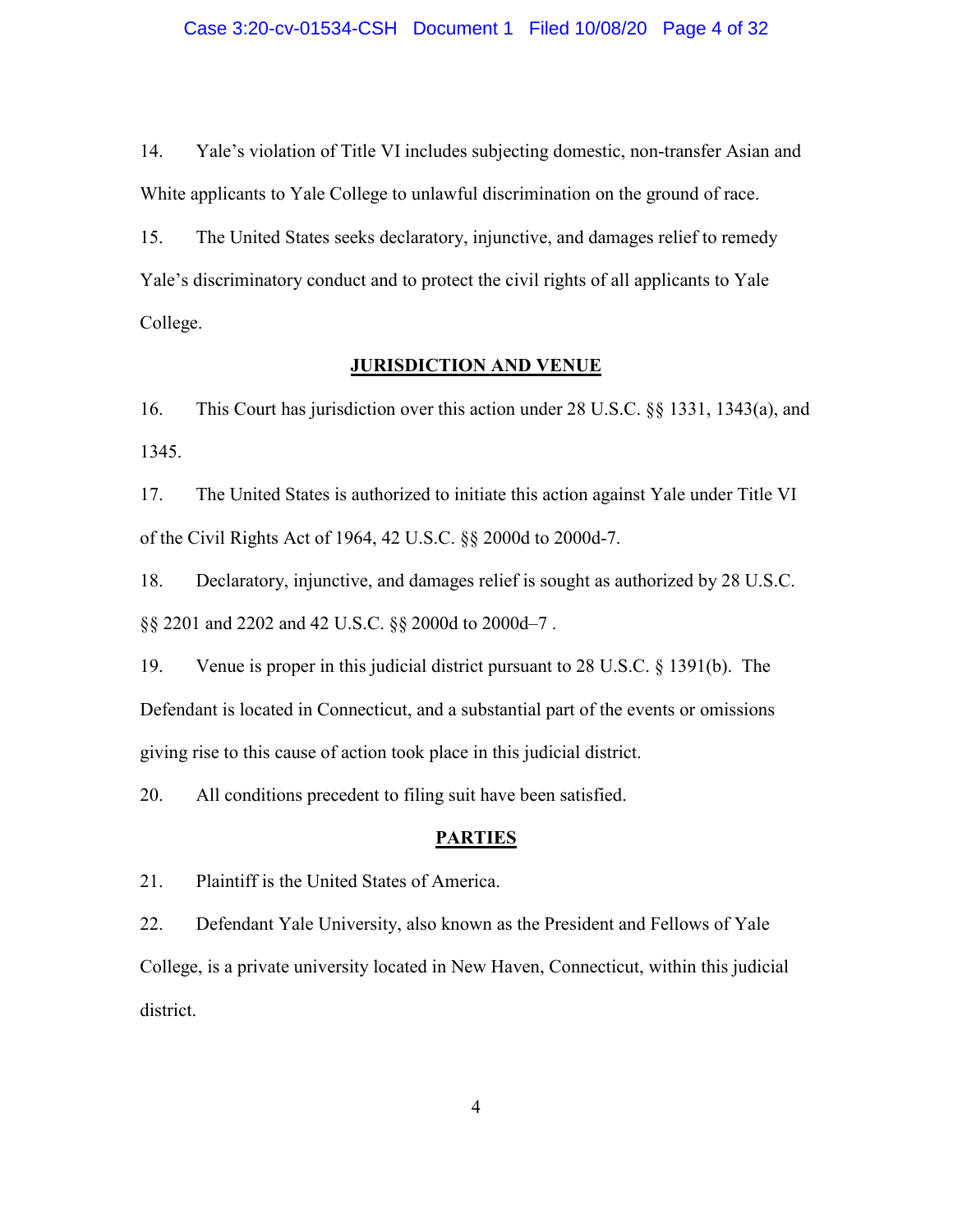#### Case 3:20-cv-01534-CSH Document 1 Filed 10/08/20 Page 5 of 32

23. Defendant Yale receives federal financial assistance, including from the United States Department of Justice and other agencies. For example, the Department of Health and Human Services alone provides over \$630 million in financial assistance to Yale University each year.

24. As a recipient of federal funds, Yale is responsible for ensuring – and it has made contractual assurances that it will ensure – that the programs or activities to which it distributes those funds comply with federal law, including Title VI.

#### **FACTUAL ALLEGATIONS**

#### **Yale**

25. Yale University was founded in 1701 as the "Collegiate School." In 1718, the Collegiate School became Yale College in honor of Elihu Yale.

26. Yale is a large university with a wide array of programs, departments, schools, centers, museums, and many affiliated organizations.

27. Yale is a member of the Ivy League, and includes a highly selective undergraduate college, Yale College, with a total enrollment of over 6000 undergraduates.

#### **Yale's Historical Use of Race**

28. Yale began preferring certain races over others among applicants by at least the 1970s.

29. In or about the 1970s, Yale defined racially-favored applicants as Black, Hispanic, American Indian, and Asian.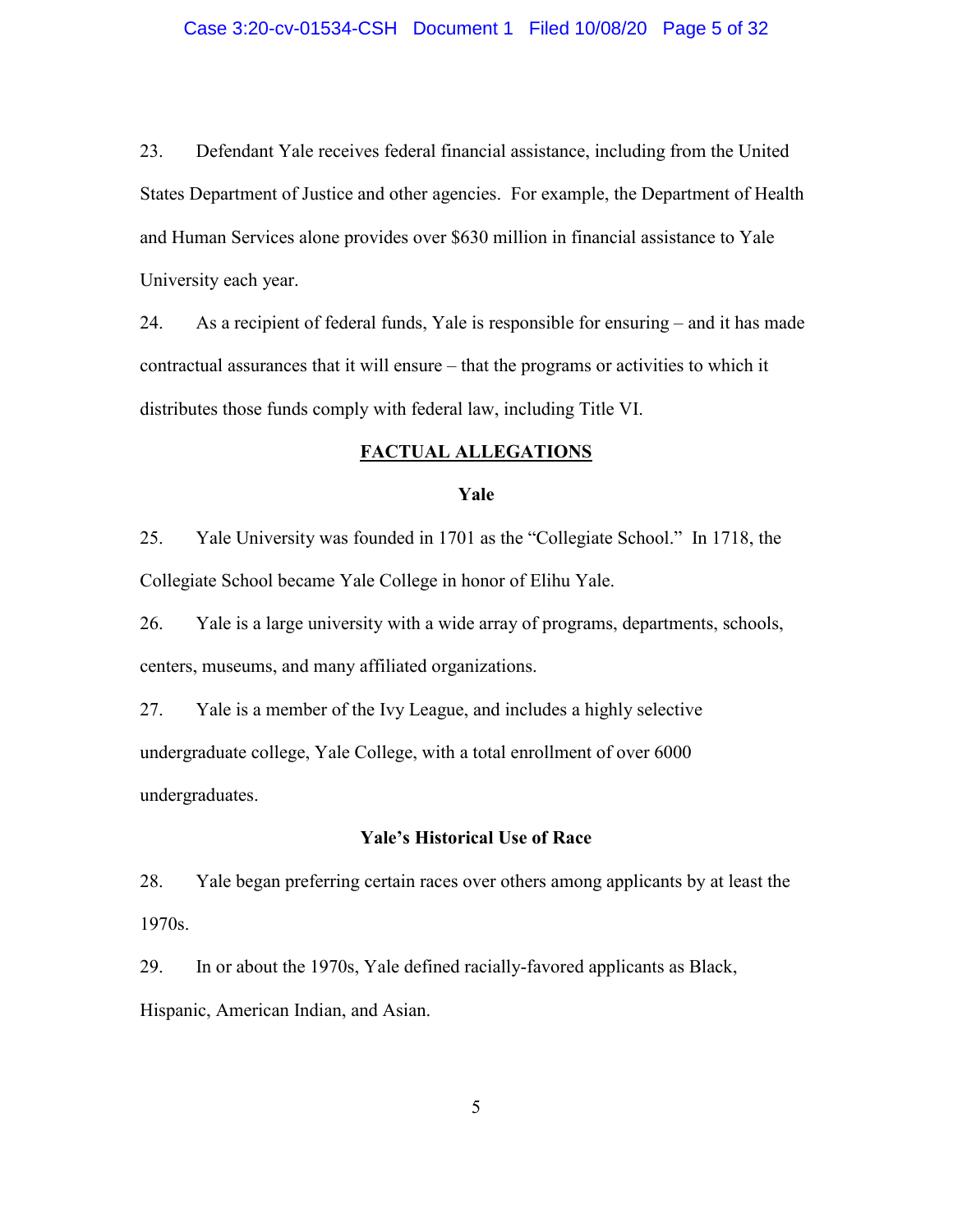## Case 3:20-cv-01534-CSH Document 1 Filed 10/08/20 Page 6 of 32

30. In or about 1986, Yale's admissions documents show it sought for "minority students [ ] to occupy a certain preset percentage of all available places" at Yale College.

31. In approximately the late 1980s, Yale removed most Asian applicants from its list of racially-favored groups.

32. Yale subsequently abandoned acknowledgement of such explicit "preset" quotas. However, Yale continues to subject applicants to discrimination on the ground of race.

33. Yale admits that it intentionally uses race in admissions.

34. Yale has stated that it "considers it a plus factor if a candidate identifies as a member of an underrepresented racial/ethnic group."

## **The Investigation**

35. In 2016, the United States Department of Justice received a complaint from a coalition of over 130 Asian-American organizations alleging that Yale discriminates against Asians in Yale's undergraduate admissions to Yale College.

36. On April 5, 2018, the United States notified Yale that the United States had commenced a Title VI investigation into alleged discrimination in Yale's undergraduate admissions to Yale College.

37. On August 13, 2020, the United States notified Yale that Yale was in violation of Title VI.

38. The United States offered Yale an opportunity for voluntary compliance without litigation. Yale declined the United States' offer. The United States notified Yale of its determination that efforts to obtain voluntary compliance were unsuccessful.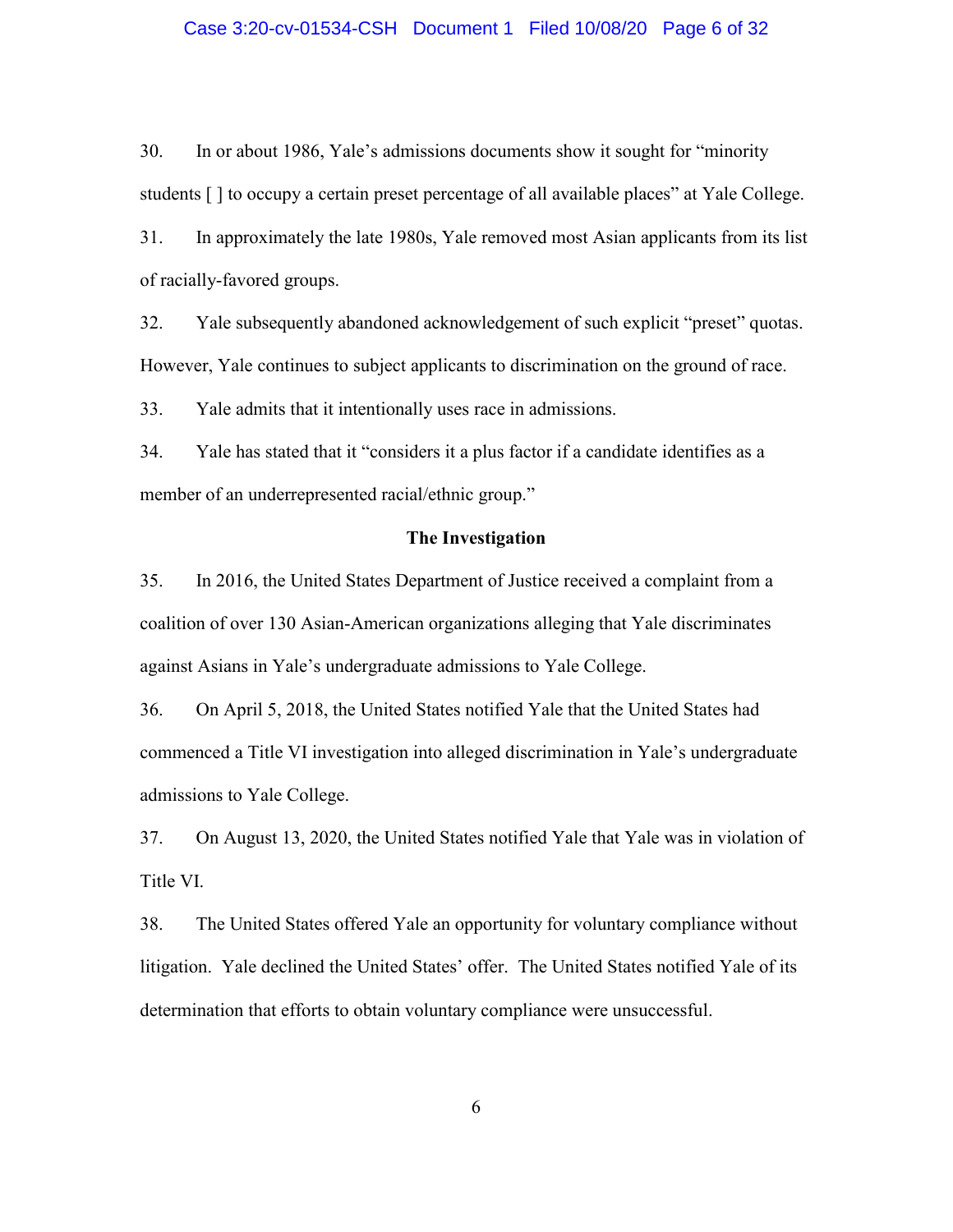#### **Yale's Admissions Process**

39. Every year, tens of thousands of high school students apply for admission to Yale College.

40. For example, in the 2018-2019 admissions cycle, Yale received over 35,000 applications for admission to Yale College. Yale extended offers of admission to approximately 2200 applicants. Of those, approximately 1560 applicants accepted offers of admission to attend Yale College in the fall of 2019.

41. Yale's application process involves multiple steps.

42. Yale applicants must submit electronically an application containing, among other items: a completed application form; a school report, including a high school transcript; standardized test scores, including either SAT or ACT test results; letters of recommendation; and essays and/or responses to short answer questions.

43. The application forms used by Yale invite applicants to identify their race and ethnicity.

44. If an applicant declines to identify the applicant's race, Yale may make its own determination of an applicant's race from any materials submitted in an application and/or from in-person interviews.

45. Yale tracks each applicant's race.

46. At each step of Yale's admissions process, the Yale admissions official evaluating an applicant knows the applicant's race if it is identified in any portion of the applicant's application.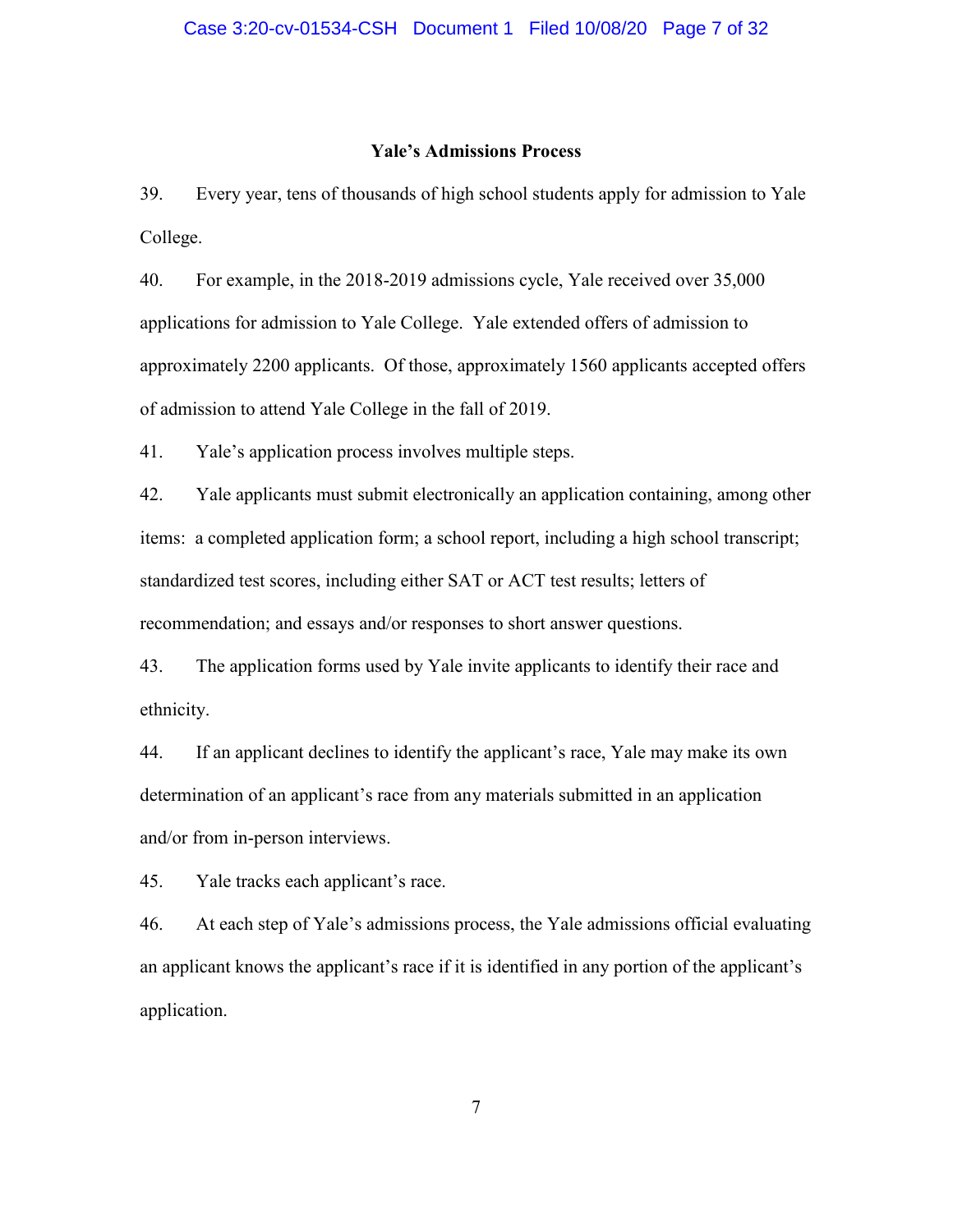#### Case 3:20-cv-01534-CSH Document 1 Filed 10/08/20 Page 8 of 32

47. Yale treats applicants differently based on their race. Yale favors some applicants because of their race. Yale penalizes other applicants because of their race.

48. Racially-favored applicants include applicants who identify, at least in part, as Black, Hispanic, Native American, or Pacific Islander.

49. Racially-favored applicants also include applicants who identify, at least in part, as belonging to a favored Asian-American subgroup, such as applicants who identify as Cambodian, Hmong, Laotian, or Vietnamese.

50. For purposes of this Complaint, references to Asian applicants exclude raciallyfavored Asian applicants who identify, at least in part, as from a favored Asian-American subgroup, such as applicants who identify as Cambodian, Hmong, Laotian, or Vietnamese.

51. Racially-penalized applicants include applicants who identify as Asian and/or White.

52. Yale uses a multi-step admissions process through which domestic, non-transfer applicants must pass to be admitted to Yale College.

53. Yale follows its multi-step process during two different admission processes each admissions cycle – an early admissions process and a regular admissions process.

54. The early admissions process occurs from approximately November 1 to approximately December 15, and the regular admissions process occurs from approximately January 2 to approximately April 1.

55. Applicants who apply during the early admissions process may be accepted, rejected, or deferred to the regular admissions process.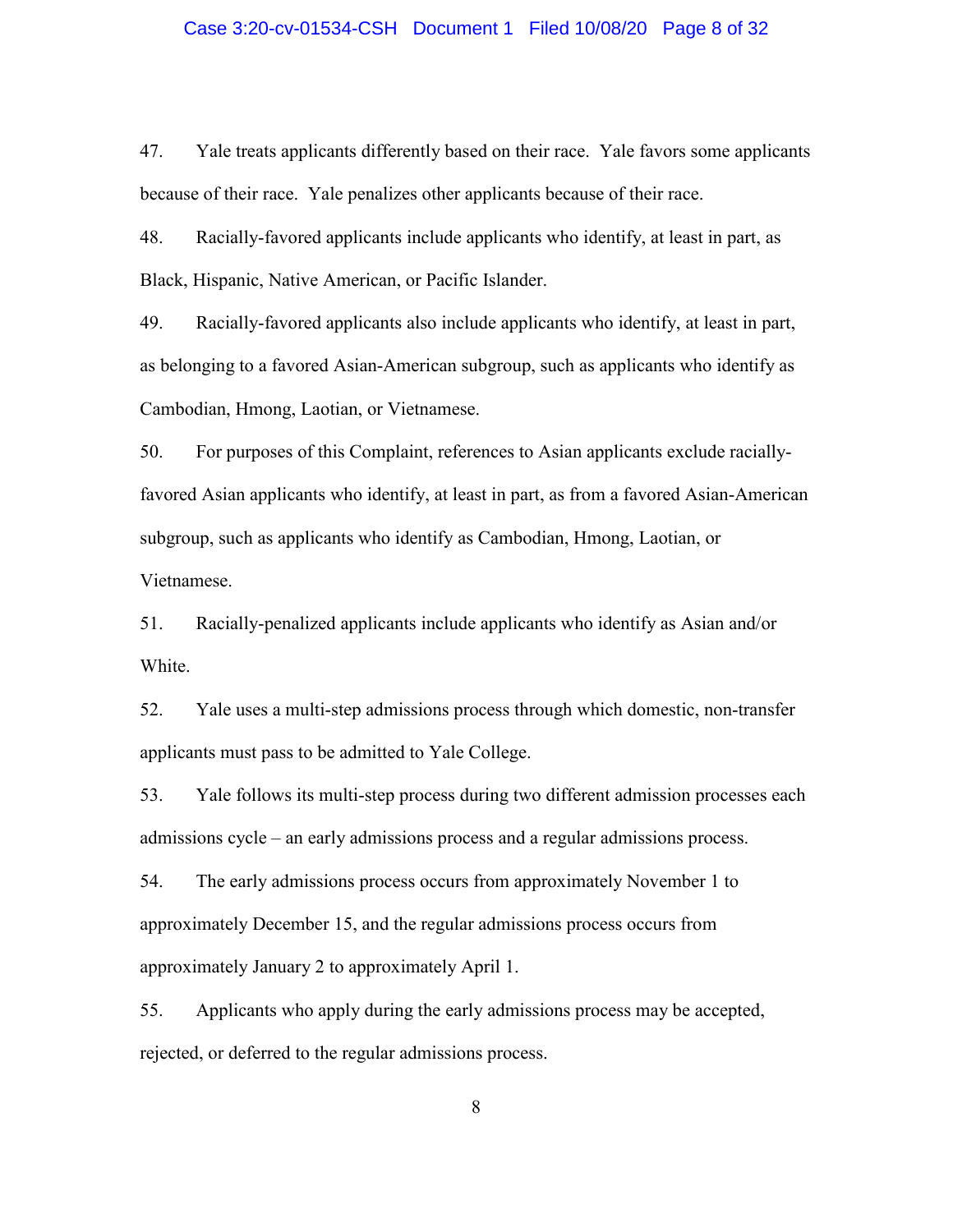## Case 3:20-cv-01534-CSH Document 1 Filed 10/08/20 Page 9 of 32

56. Applicants who apply during the regular admissions process may be accepted, rejected, or placed on a waitlist.

57. The deadline for students admitted through both the early admissions process and the regular decision process to accept Yale's admissions offer is approximately May 1. 58. Waitlisted applicants may be offered admission to Yale College if slots are available in the entering first-year class after admitted applicants notify Yale whether they accept Yale's admission offer.

#### **The "Reader" Process**

59. Yale has divided the domestic and international areas from which it receives applications into approximately 30 areas, including approximately 22 domestic areas, to which an admissions officer referred to as an "Area Officer" is assigned.

60. Admissions officers are assigned to teams, including a diversity team that reviews applications submitted by racially-favored applicants and a subset of racially-penalized applicants whom Yale has determined to be from a low-income background or the first in the applicant's family to potentially attend college.

61. Admissions officers serve as "readers" who review each applicant's file. Yale refers to these reviews as "reads."

62. An application must receive at least two reads for an applicant to be admitted to Yale. An application may receive as many as three reads.

63. Yale refers to the admissions officer who performs the first read as the "First Reader." The Area Officer typically conducts the first read on applications from the officer's area.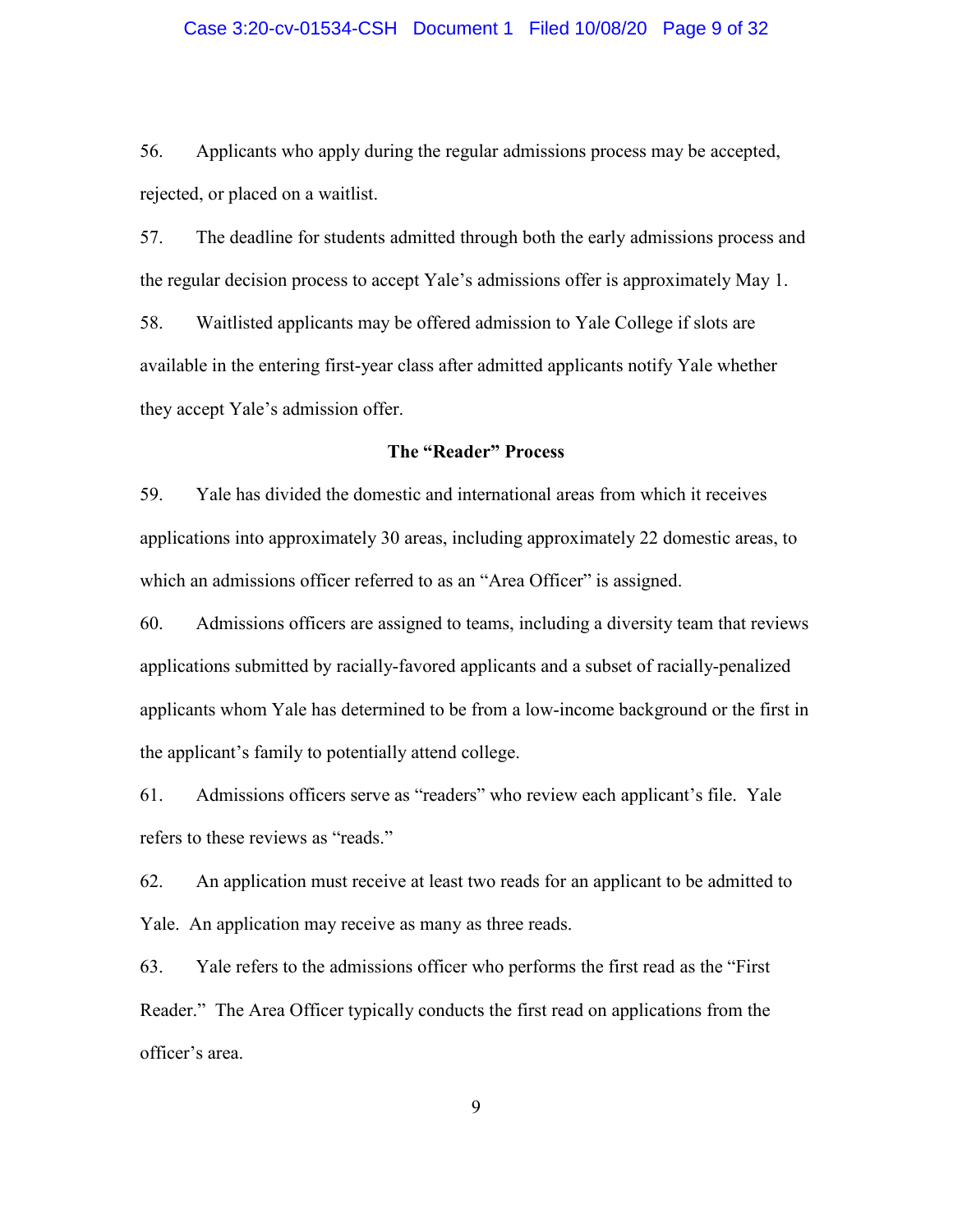## Case 3:20-cv-01534-CSH Document 1 Filed 10/08/20 Page 10 of 32

64. The First Reader knows the applicant's race if it is identified in the applicant's application.

65. Yale instructs First Readers to consider an applicant's race when reviewing each application. First Readers follow and act on Yale's instruction about the use of race. 66. First Readers assign applicants an overall reader rating of 1 to 4, including some plus or minus options, with "1" being the best rating. First Readers may also assign a 5 if an application file is incomplete. Ratings with a  $+$ " (plus sign) after a number are better than a rating without a "+." For example, a  $2+$  is a better rating than a 2, and a  $2++$  is a better rating than a 2+. Ratings with a "-" (minus sign) after a number are worse than a rating without a "-" (minus sign). For example, a 2- is a worse rating than a 2.

67. Yale instructs First Readers to treat the race of a racially-favored applicant as a positive factor when assigning overall reader ratings. First Readers follow and act on Yale's instruction about the use of race.

68. First Readers consider race to be a positive factor when assigning an overall reader rating to Yale's racially-favored applicants.

69. First Readers are significantly more likely to assign racially-favored applicants a better overall rating of 2+ or 2 than similarly-situated racially-penalized applicants.

70. First Readers significantly favor racially-favored applicants when assigning overall reader ratings because of the applicants' race and significantly penalize raciallypenalized applicants when assigning overall reader ratings because of the applicants' race.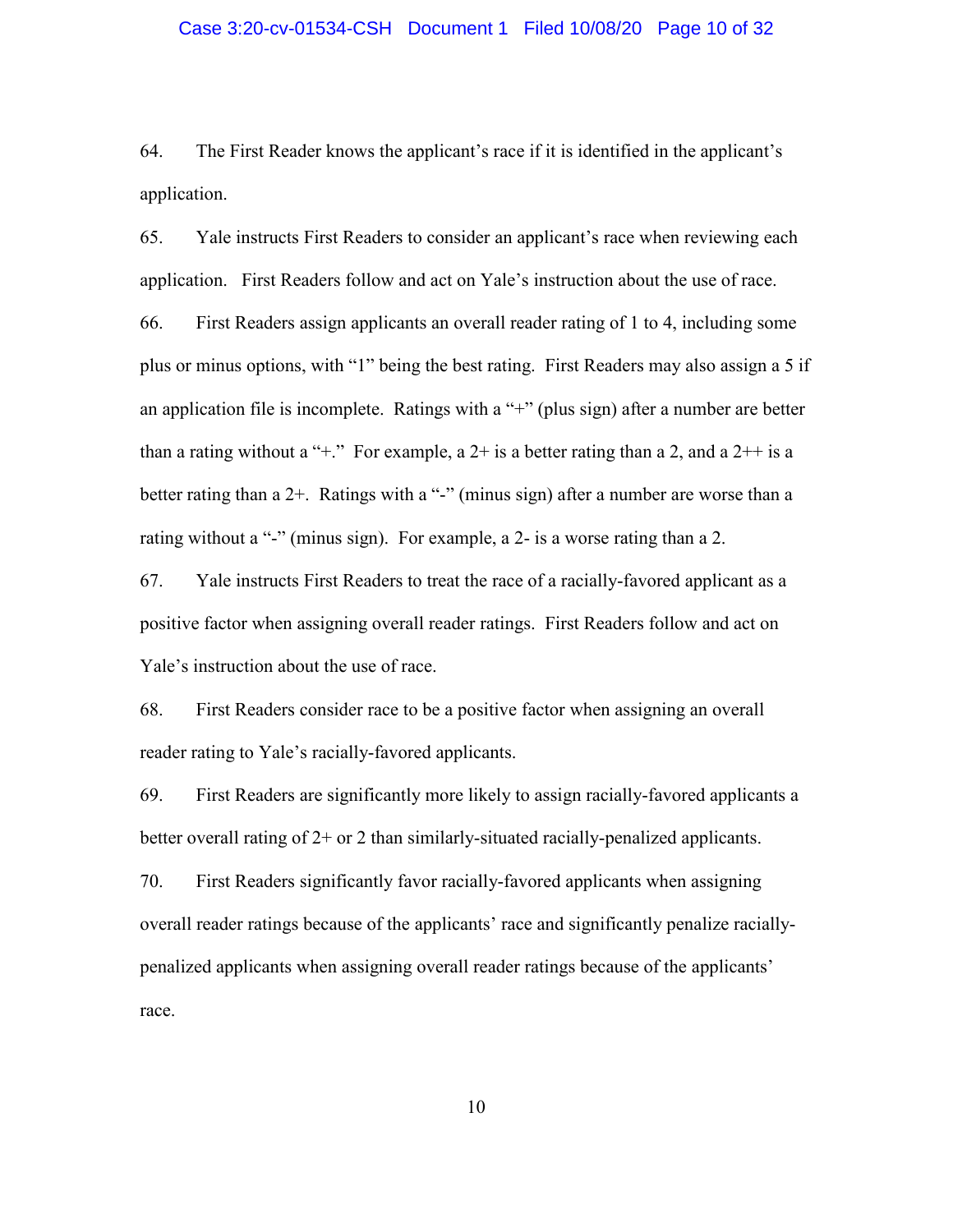## Case 3:20-cv-01534-CSH Document 1 Filed 10/08/20 Page 11 of 32

71. Yale refers to the admissions officer who performs the second read as the "Second Reader."

72. First Readers have broad discretion to determine which applications the First Reader will refer for a second read.

73. If an application does not receive a second read, Yale rejects the applicant.

74. First Readers generally refer applications for a second read if the First Reader has assigned the application an overall reader rating of 2 or better.

75. First Readers generally do not refer applications for a second read if the First Reader has assigned the application an overall reader rating below 2.

76. Yale instructs First Readers to refer applications from racially-favored applicants for a second read by the diversity team during the early admissions process if the First Reader assigned the applicant an overall reader rating of 2- or above. First Readers follow and act on Yale's instruction about the use of race.

77. Yale instructs First Readers to refer applications from racially-penalized applicants for a second read by the diversity team during the early admissions process if the First Reader assigned the applicant an overall reader rating of 2- or above only if the racially-penalized applicant is from a low-income background or the first in the applicant's family to potentially attend college. First Readers follow and act on Yale's instruction about the use of race.

78. First Readers generally refer applications from racially-favored applicants for a second read by the diversity team during the early admissions process if the First Reader assigned the applicants an overall reader rating of 2-.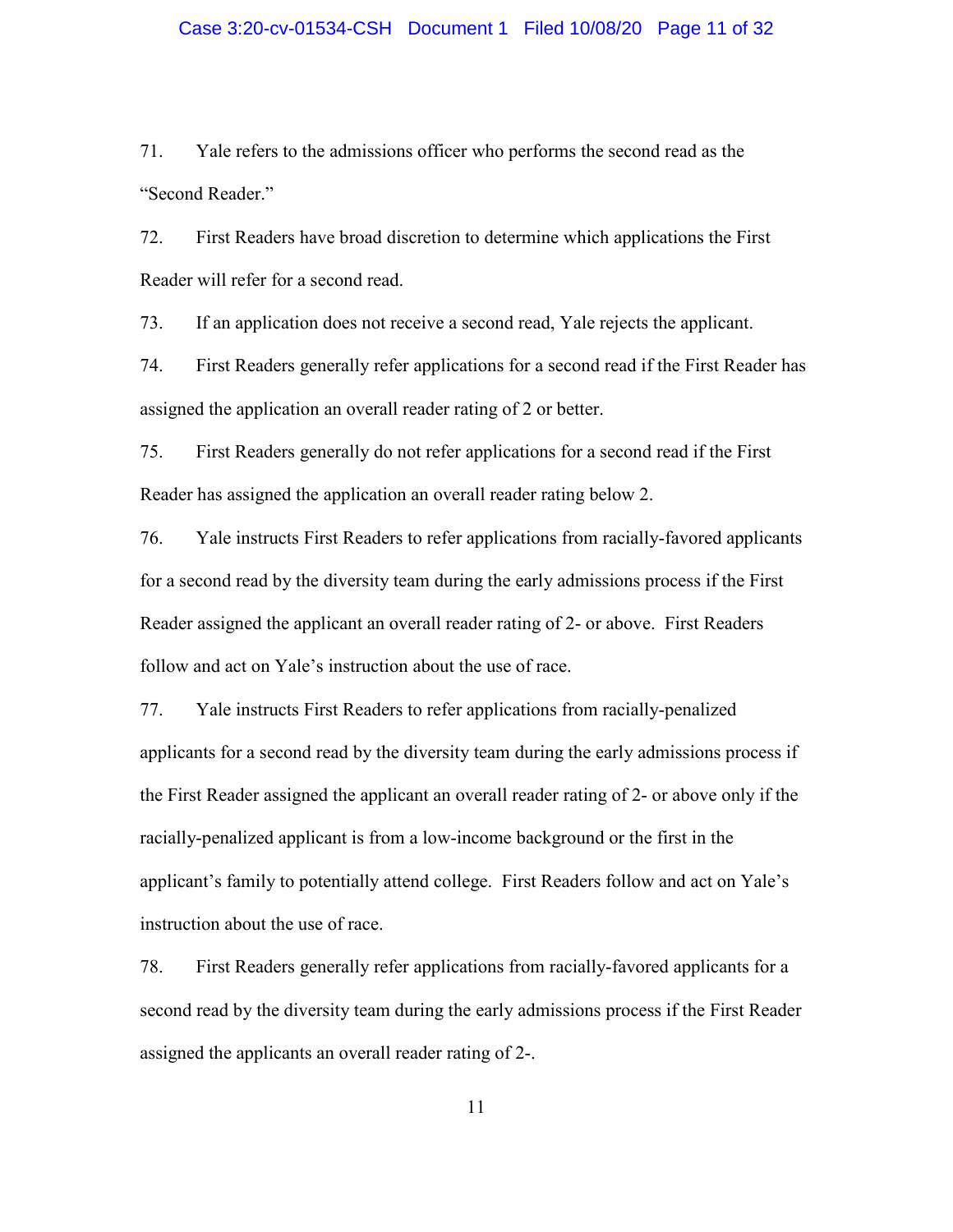## Case 3:20-cv-01534-CSH Document 1 Filed 10/08/20 Page 12 of 32

79. First Readers generally do not refer applications from racially-penalized applicants for a second read by the diversity team during the early admissions process if the First Readers assigned the applicants an overall reader rating of 2-.

80. First Readers are much more likely to refer racially-favored applicants whom they assigned an overall rating of 2- for a second read during the early admissions process than First Readers are to refer racially-penalized applicants whom they assigned an overall rating of 2- during the early admissions process.

81. The Second Reader knows the applicant's race if it is identified in the applicant's application.

82. Yale instructs Second Readers to consider an applicant's race when reviewing each application. Second Readers follow and act on Yale's instruction about the use of race.

83. Second Readers assign applicants an overall reader rating according to the same number rating scale as First Readers.

84. Yale instructs Second Readers to treat the race of a racially-favored applicant as a positive factor when assigning overall reader ratings. Second Readers follow and act on Yale's instruction about the use of race.

85. Second Readers consider race to be a positive factor when assigning an overall reader rating to Yale's racially-favored applicants.

86. Second Readers are significantly more likely to assign racially-favored applicants a better overall rating of 2+ or 2 than similarly-situated racially-penalized applicants.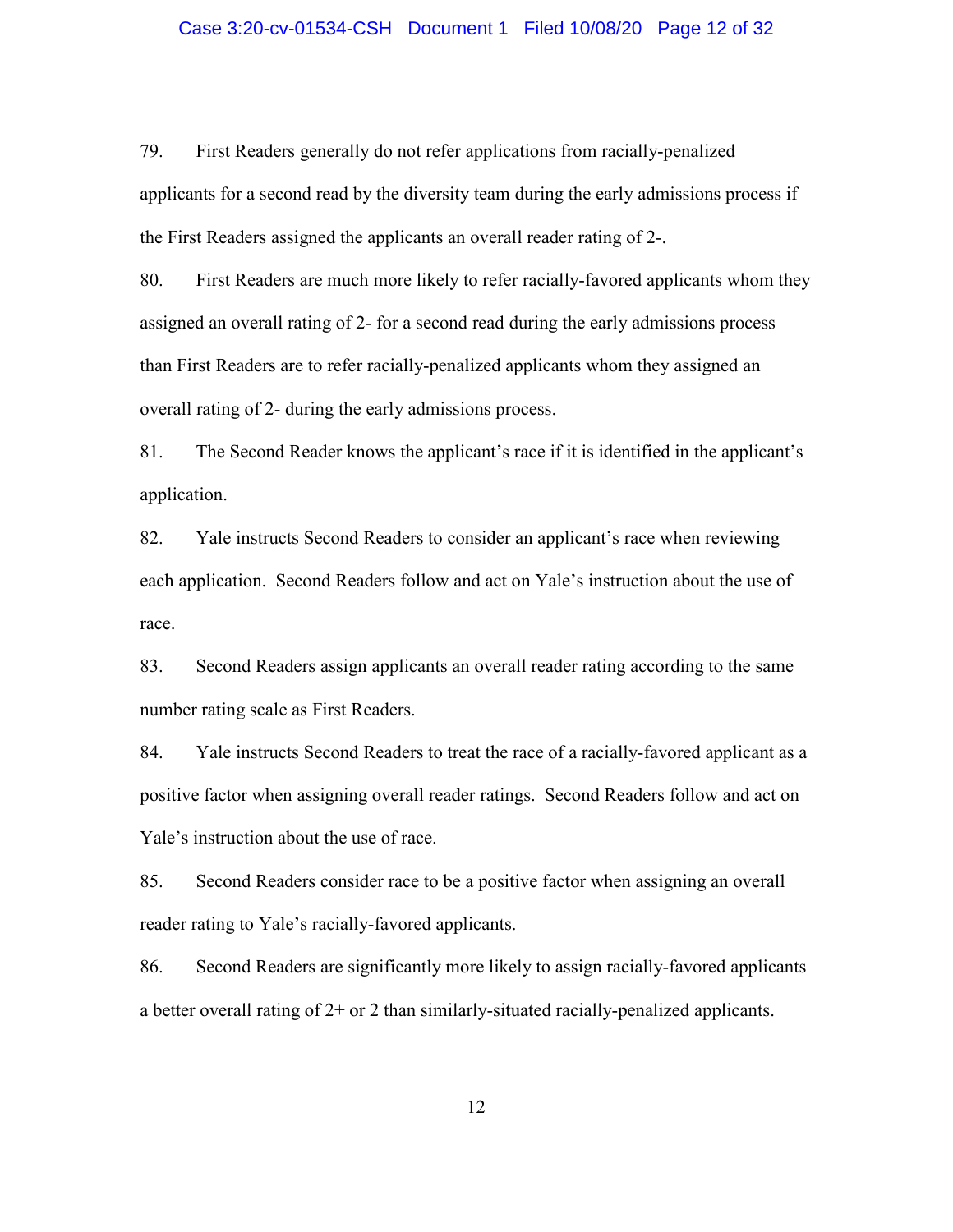### Case 3:20-cv-01534-CSH Document 1 Filed 10/08/20 Page 13 of 32

87. Second Readers significantly favor racially-favored applicants when assigning overall reader ratings because of the applicants' race and significantly penalize raciallypenalized applicants when assigning overall reader ratings because of the applicants' race.

88. Yale includes the overall reader rating of every reader who reviews an application in materials considered by the admissions committees described below.

## **The Committee Process**

89. Once the reading process is complete, an "Area Committee" meets for each area to review applications received from that area.

90. Area Committees meet during both the early admissions process and the regular admissions process.

91. Yale maintains a list of applicants from each area. Yale refers to this list as the area "slate."

92. The slate includes all reader overall ratings.

93. The slate includes each applicant's race, if known.

94. Area Officers have a copy of their area slate.

95. Area Officers select applicants from their slate to present to their Area Committee.

96. Yale instructs Area Officers to treat the race of a racially-favored applicant as a positive factor when selecting applicants to present to their Area Committee. Area Officers follow and act on Yale's instruction about the use of race.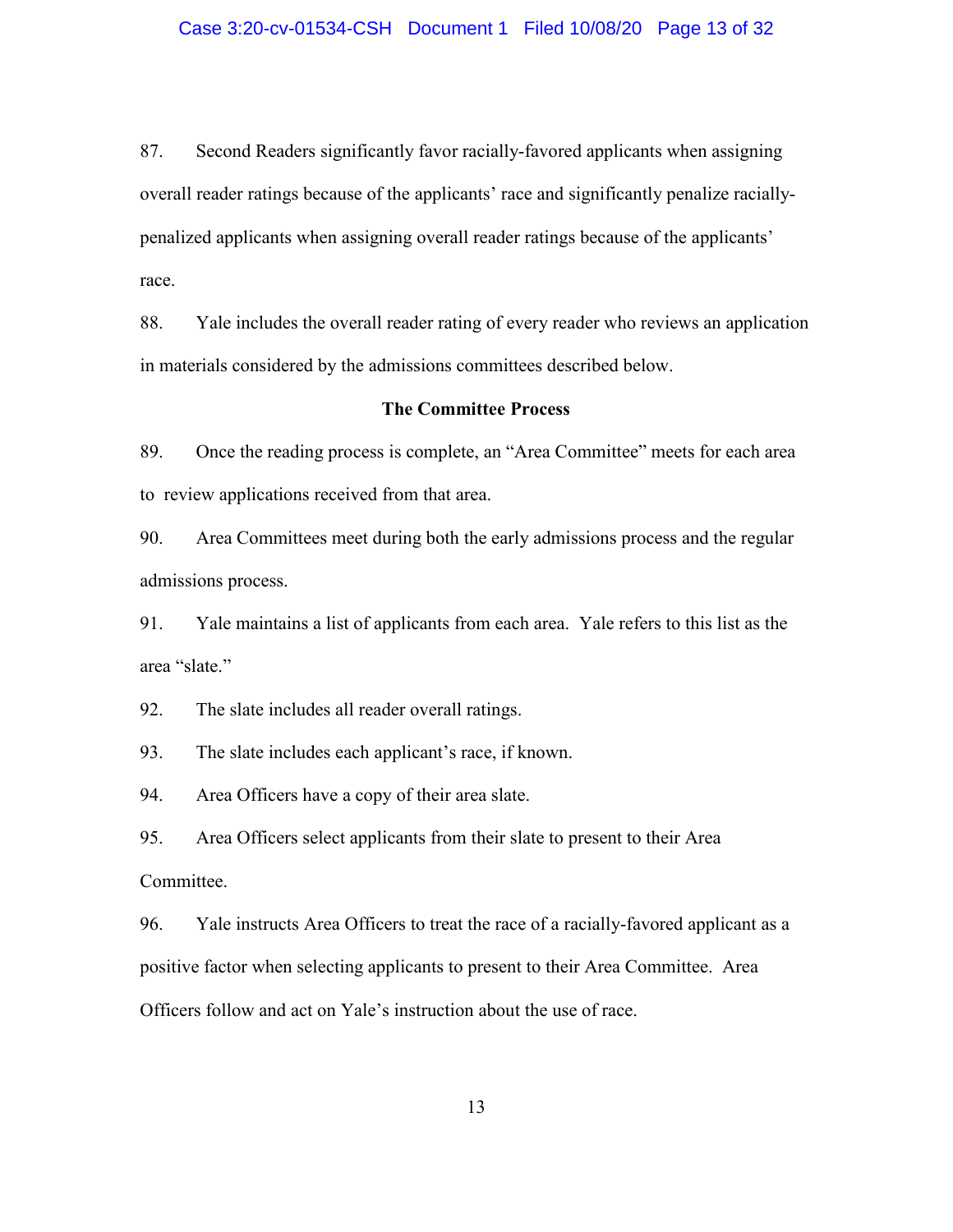#### Case 3:20-cv-01534-CSH Document 1 Filed 10/08/20 Page 14 of 32

97. Area Officers consider the race of a racially-favored applicant to be a positive factor when selecting applicants to present to their Area Committee. Area Officers consider the race of a racially-penalized applicant to be a negative factor when selecting applicants to present to their Area Committee.

98. Area Officers present each of their selected applicants to their Area Committee for evaluation.

99. Area Committees may request to discuss applicants listed on the slate whom the Area Officer has not presented.

100. During the early admissions process, Area Committees vote whether to admit or reject, or to defer for consideration during the regular decision process, each applicant presented to the Area Committee.

101. During the regular admissions process, Area Committees vote whether to admit, reject, or waitlist each applicant presented to the Area Committee.

102. Yale instructs members of Area Committees to treat the race of a racially-favored applicant as a positive factor when voting on applicants. Members of Area Committees follow and act on Yale's instruction about the use of race.

103. Area Officers consider the race of racially-favored applicants to be a positive factor when voting on applicants.

104. Area Committees consider race in order to achieve a class with a racial composition similar to the racial composition of the class from the prior admissions cycle.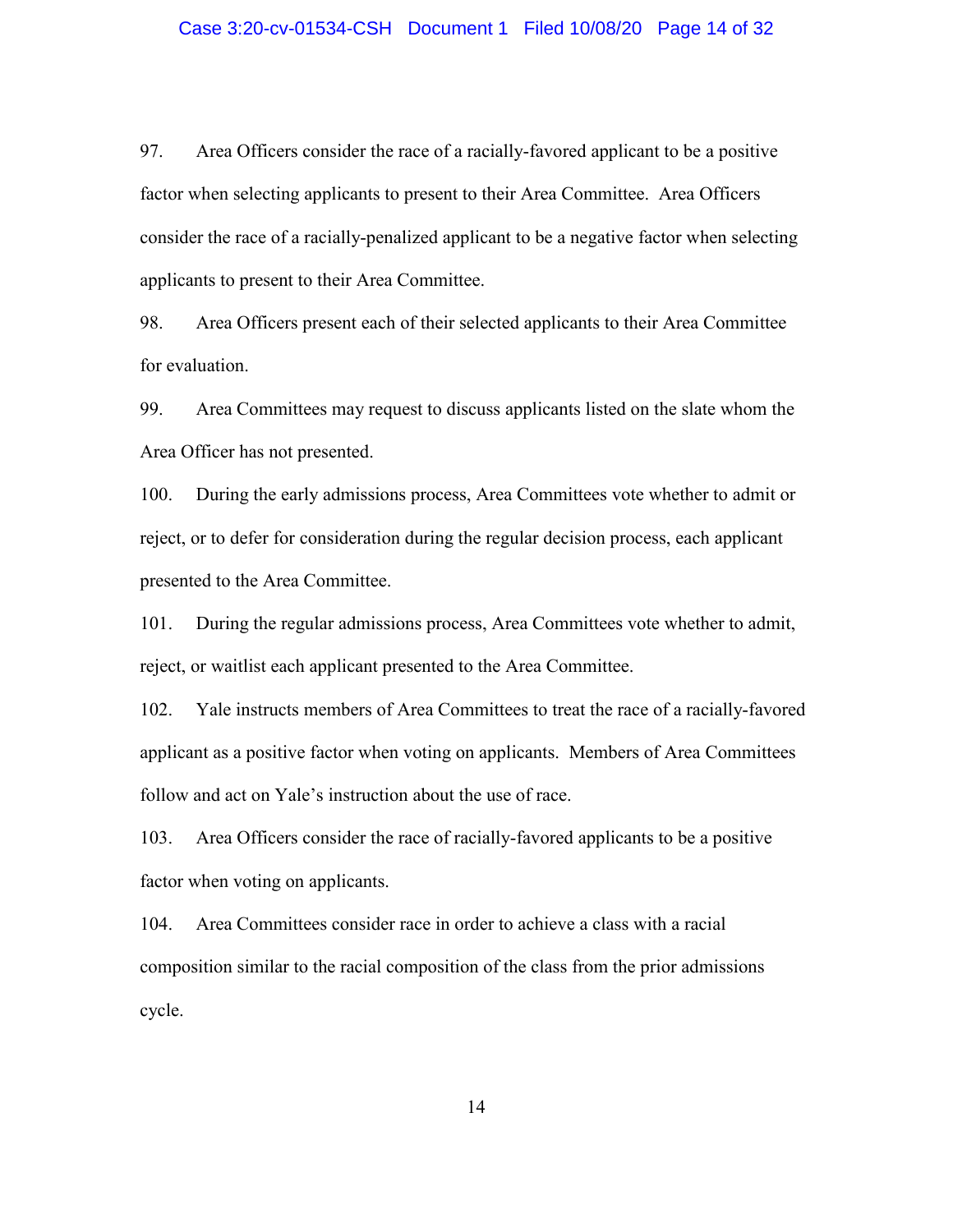### Case 3:20-cv-01534-CSH Document 1 Filed 10/08/20 Page 15 of 32

105. Area Committees admit racially-favored applicants at a significantly higher rate than they admit similarly-situated racially-penalized applicants.

106. Area Committees admit racially-favored applicants at a significantly higher rate than they admit similarly-situated racially-penalized applicants because the Area Committees subject applicants to discrimination on the ground of their race.

107. After the Area Committees vote on applicants during the regular admissions process, Yale's admissions office determines whether the number of applicants admitted by the Area Committees exceeds the number of available slots for the incoming class.

108. After the Area Committees vote on applicants during the regular admissions process, Yale's admissions office analyzes the racial composition of the admitted applicants.

109. Based on the racial analysis discussed in paragraph 108, Yale's Dean of Admissions determines whether the racial composition of the admitted applicants needs to be adjusted to achieve Yale's desired racial balance.

110. Yale's Dean of Admissions informs the Area Officers of the racial composition of the applicants admitted by the Area Committees.

111. Yale's Dean of Admissions informs each Area Officer how many admitted applicants need to be waitlisted or rejected from their area.

112. Yale may reconsider an Area Committee's decision to admit an applicant and change the decision from admit to either waitlist or reject. Yale refers to this as "bopping."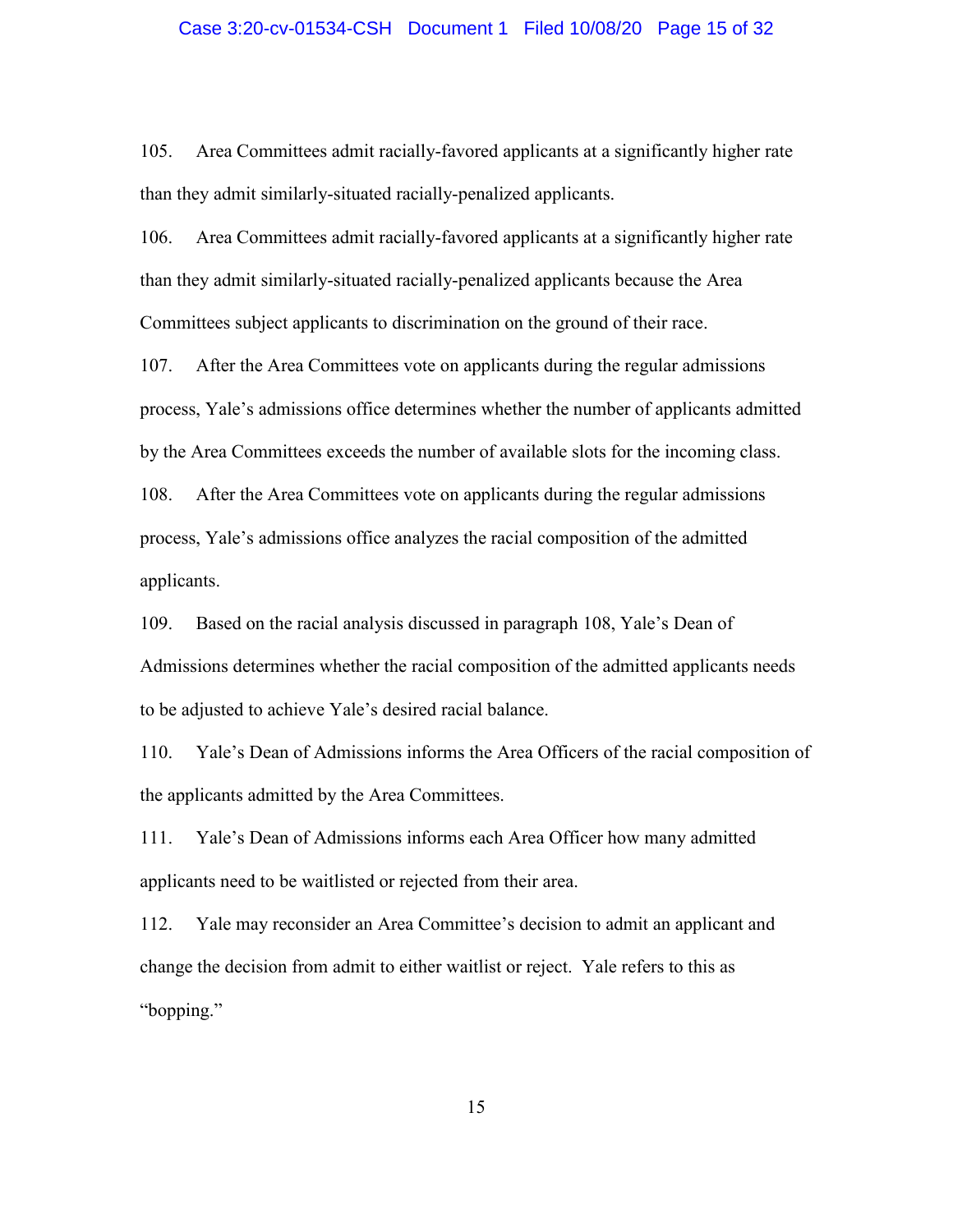#### Case 3:20-cv-01534-CSH Document 1 Filed 10/08/20 Page 16 of 32

113. A "Final Review Committee" reconsiders Area Committee votes to accept, reject, or waitlist applicants.

114. The Final Review Committee may vote to waitlist or reject applicants whom an Area Committee admitted.

115. The Final Review Committee may vote to admit applicants whom an Area Committee voted to waitlist or reject.

116. Area Officers select applicants to present to the Final Review Committee for reconsideration.

117. Yale instructs Area Officers to treat the race of a racially-favored applicant as a positive factor when selecting applicants to present to the Final Review Committee. Area Officers follow and act on Yale's instruction about the use of race.

118. Area Officers consider the race of a racially-favored applicant to be a positive factor when selecting applicants to present to the Final Review Committee. Area Officers consider the race of a racially-penalized applicant to be a negative factor when selecting applicants to present to the Final Review Committee.

119. Area Officers present their selected applicants to the Final Review Committee for evaluation.

120. The Final Review Committee may request to discuss applicants on the slate whom the Area Officer has not presented.

121. The Final Review Committee votes to waitlist or reject applicants whom the Area Committees voted to admit.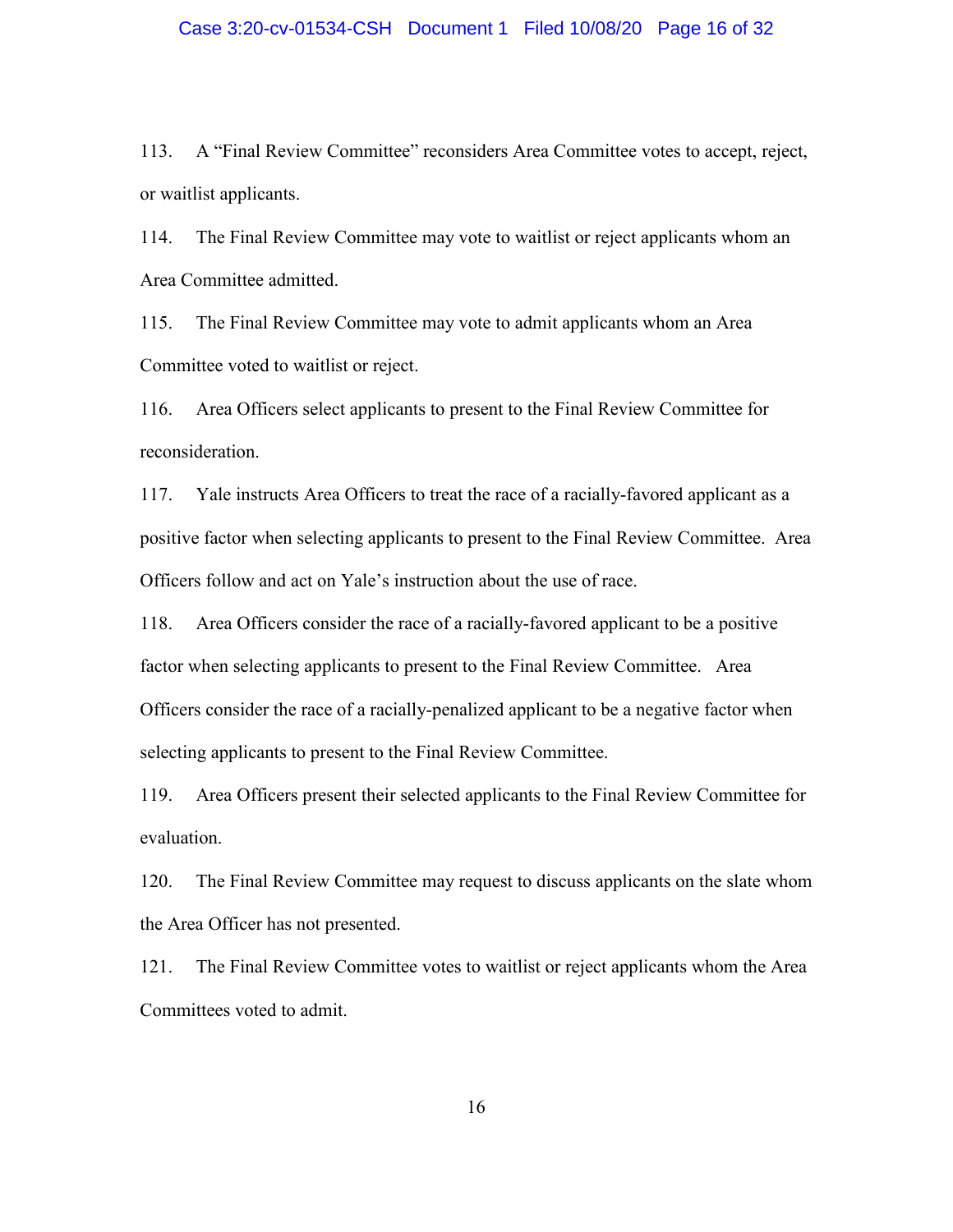## Case 3:20-cv-01534-CSH Document 1 Filed 10/08/20 Page 17 of 32

122. The Final Review Committee votes to admit applicants whom the Area Committees voted to waitlist or reject.

123. Yale instructs members of the Final Review Committee to treat the race of a racially-favored applicant as a positive factor when voting on applicants. Members of the Final Review Committee follow and act on Yale's instruction about the use of race.

124. Members of the Final Review Committee consider race to be a positive factor when voting on racially-favored applicants.

125. Members of the Final Review Committee consider race to be a negative factor when voting on racially-penalized applicants.

126. The Final Review Committee uses race to admit racially-favored applicants to achieve a racially-balanced class

127. The Final Review Committee uses race during a "bopping" process which is one of several points during the admissions process when Yale takes steps to achieve a racially balanced class.

128. Yale has "bopped" racially-penalized applicants based on race to admit more racially-favored applicants and racially balance Yale's admitted class.

## **The Admitted Class Composition and Admit Rates**

129. Yale's racially-favored applicants predominantly include applicants who identify as Black and/or Hispanic.

130. The United States Department of Education's National Center for Education Statistics maintains the Integrated Postsecondary Education Data System (IPEDS) for postsecondary education data collection.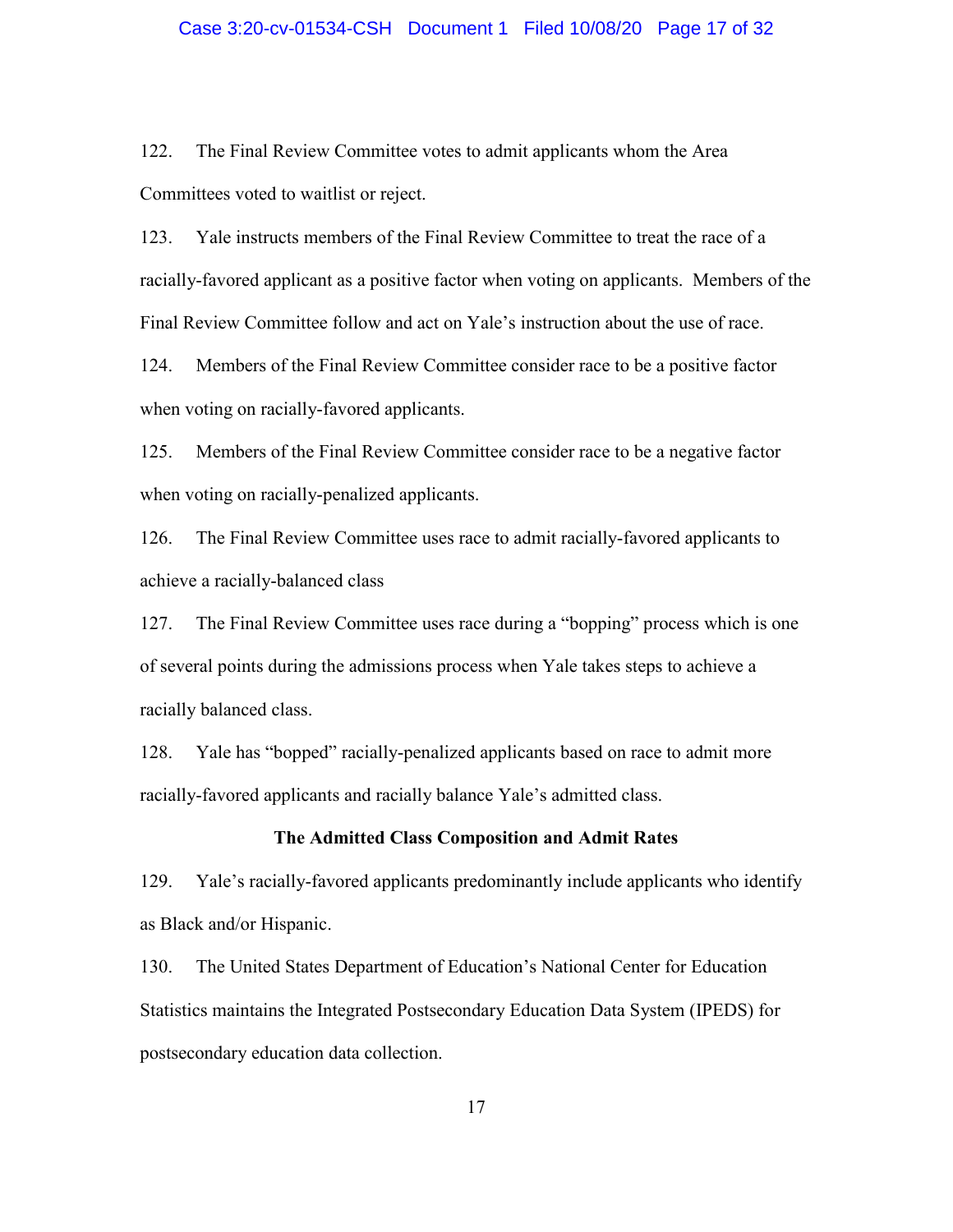#### Case 3:20-cv-01534-CSH Document 1 Filed 10/08/20 Page 18 of 32

131. IPEDS requires postsecondary institutions to use a two-part question to collect and report ethnicity and race data. The first part of the question collects ethnicity and asks whether the applicant is "Hispanic or Latino." The second part of the question collects race and asks whether the applicant is one or more of five listed racial categories. 132. If an applicant identifies as "Hispanic or Latino," IPEDS categorizes the applicant as "Hispanic" regardless of whether the applicant also identifies as one or more of the racial categories. If the applicant identifies as only one of the listed racial categories, the applicant is categorized as that racial category. If the applicant identifies as more than one of the racial categories, the applicant is categorized as "Two or more races." If the applicant does not identify an ethnicity or race, the applicant is categorized as "Unknown race and ethnicity."

133. Each year for 18 consecutive years, from 2000 to 2017, data on domestic applicants and admits using the IPEDS methodology show that the percentage of Black and Hispanic applicants admitted to Yale College was higher than the percentage of Black and Hispanic applicants to Yale College.

134. Each year for 18 consecutive years, from 2000 to 2017, data on domestic applicants and admits using the IPEDS methodology show that the percentage of Asian applicants admitted to Yale College was lower than the percentage of Asian applicants to Yale College.

135. For a majority of years from 2000 to 2017, data on domestic applicants and admits using the IPEDS methodology show that the percentage of White applicants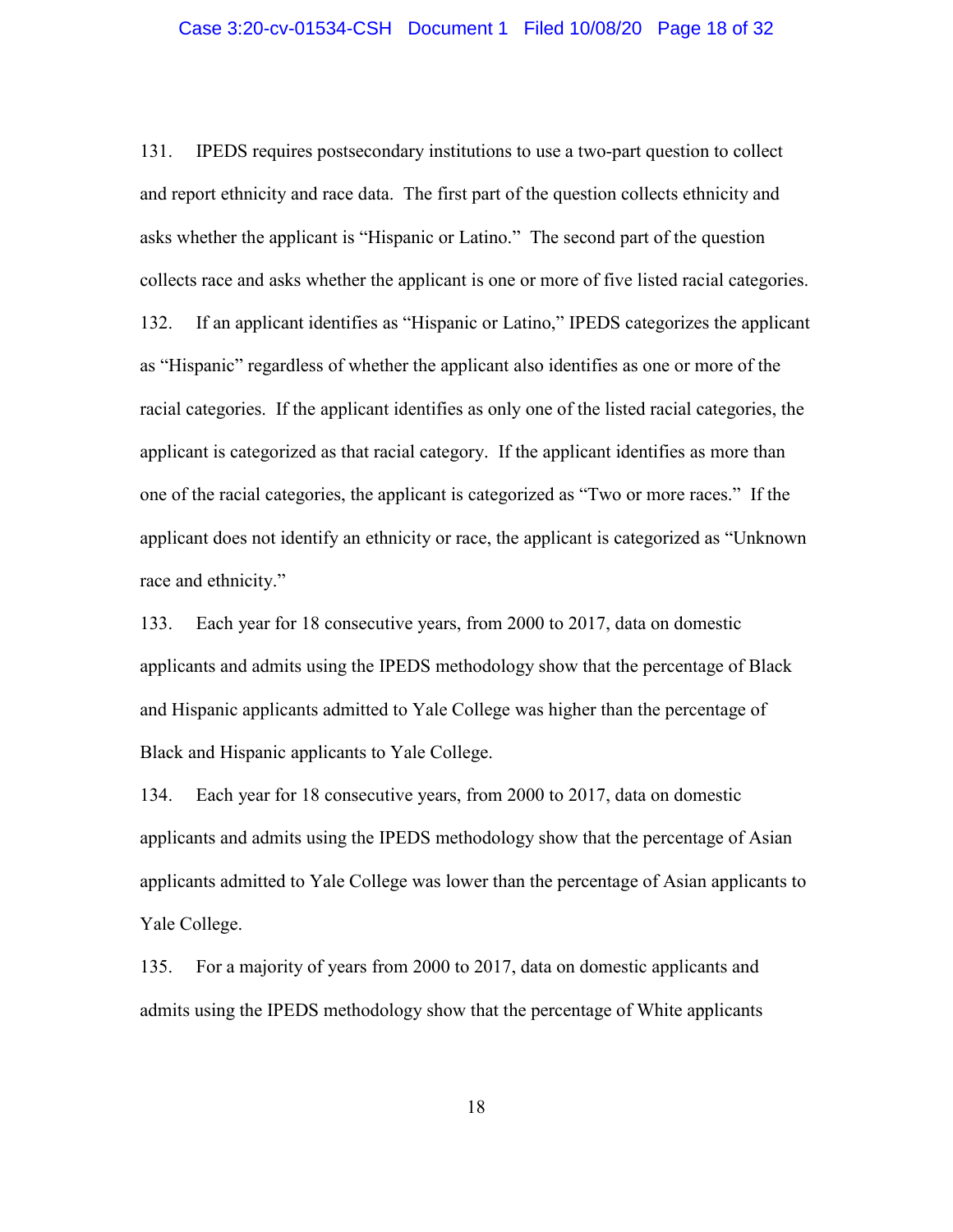## Case 3:20-cv-01534-CSH Document 1 Filed 10/08/20 Page 19 of 32

admitted to Yale College was lower than the percentage of White applicants to Yale College.

136. From 2010 through 2017, Yale engaged in racial balancing of domestic admits by keeping the annual percentage of Black admits within approximately one percentage point of the previous year's admitted class in the IPEDS data.

137. From 2010 through 2017, Yale engaged in racial balancing of domestic admits by keeping the annual percentage of Asian admits within approximately 1.5 percentage points of the previous year's admitted class in the IPEDS data. Indeed, in most years the range was only one percentage point or less.

138. For Black and Asian applicants, and possibly others, Yale uses race to keep the percentage of the admitted applicants within a very narrow range in order to ensure a racially-balanced student body. In doing so, Yale subjects applicants to discrimination on the ground of race.

139. In addition to the IPEDS methodology, Yale uses a single ethnicity method of tracking applicants' race in which it categorizes applicants in four major racial groups who identify as more than one race in the following order: Black, Hispanic, Asian, and White. Using this method, if an applicant identifies as both Black and White, Yale's single ethnicity method would categorize the applicant as Black.

140. In 2017 and 2018 (years for which Yale provided data during the Department of Justice's investigation), the admit rates of domestic, non-transfer applicants varied by racial group using Yale's single ethnicity method. Black applicants had the highest admit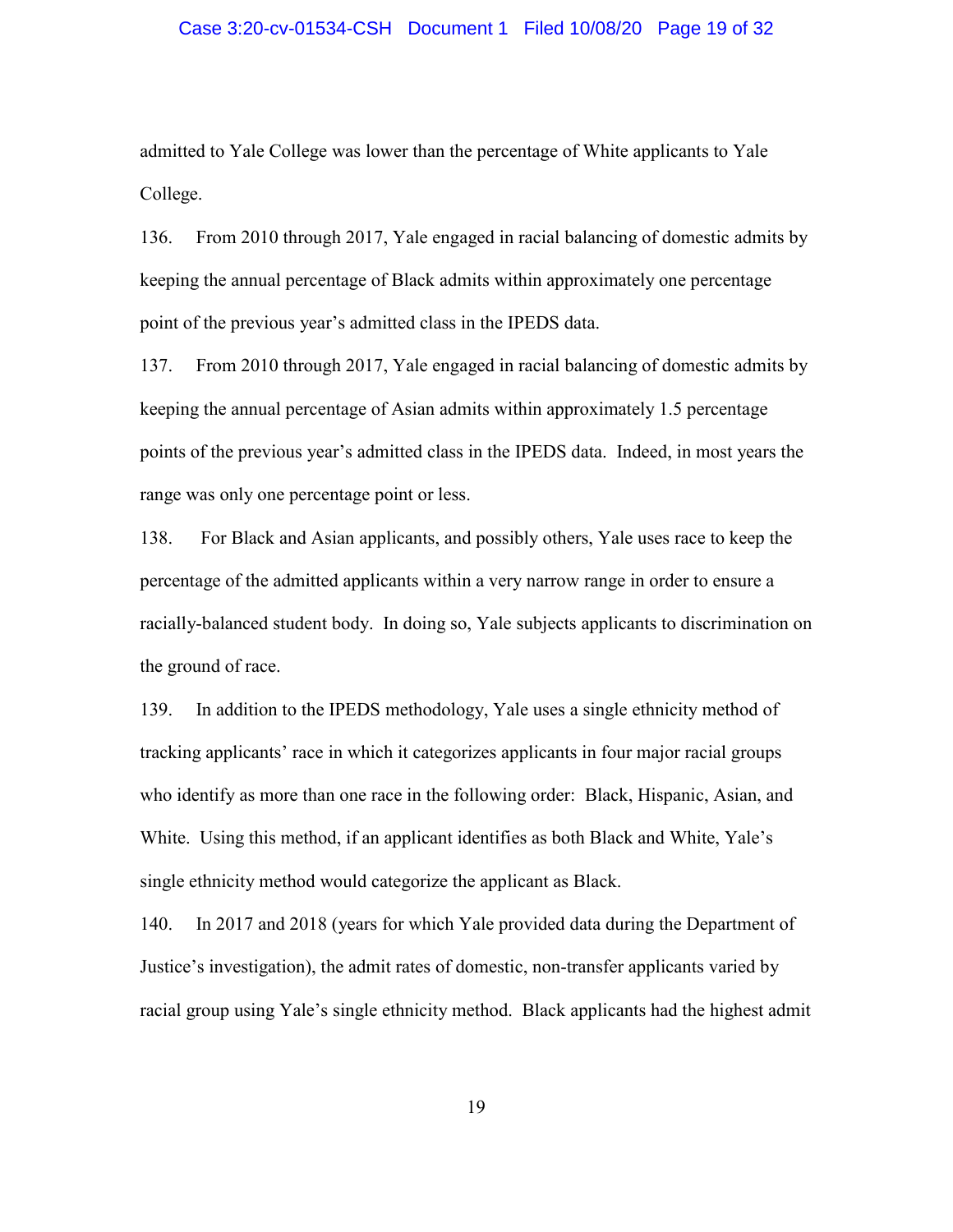## Case 3:20-cv-01534-CSH Document 1 Filed 10/08/20 Page 20 of 32

rate followed by Hispanic applicants. Asian and White applicants had the lowest admit rates.

141. In 2017 and 2018, the admit rates of domestic, non-transfer applicants with a First Reader overall rating of 2 or better (i.e.,  $2, 2+, 2+, 1$ ) varied by racial group using Yale's single ethnicity method. Among these applicants, Black applicants had the highest admit rate, followed by Hispanic applicants. Asian and White applicants had the lowest admit rates of applicants with a First Reader overall rating of 2 or better.

142. Most successful applicants to Yale College receive a rating of a 2 or 2+, and Yale subjects such applicants to discrimination on the ground of race in multiple ways. First, Yale uses race significantly when it determines who will receive a rating of 2 or 2+. Second, Yale uses race significantly when it determines whether to extend offers of admission to applicants who receive a rating of 2 or  $2+$ .

143. On the ground of race, Yale admits applicants with the same reader scores at different rates. For example, Yale admits a greater percentage of Blacks having reader scores of 2, as compared to Asians having reader scores of 2.

144. Yale treats applicants whom it ranks as equal – applicants having the same overall reader scores – differently on the grounds of race. It discriminates against Asians and Whites, and in favor of Black and Hispanics having the same reader scores.

#### **The Academic Index**

145. Yale stresses academic strength of applicants when it evaluates applicants and makes decisions about applicants to Yale College.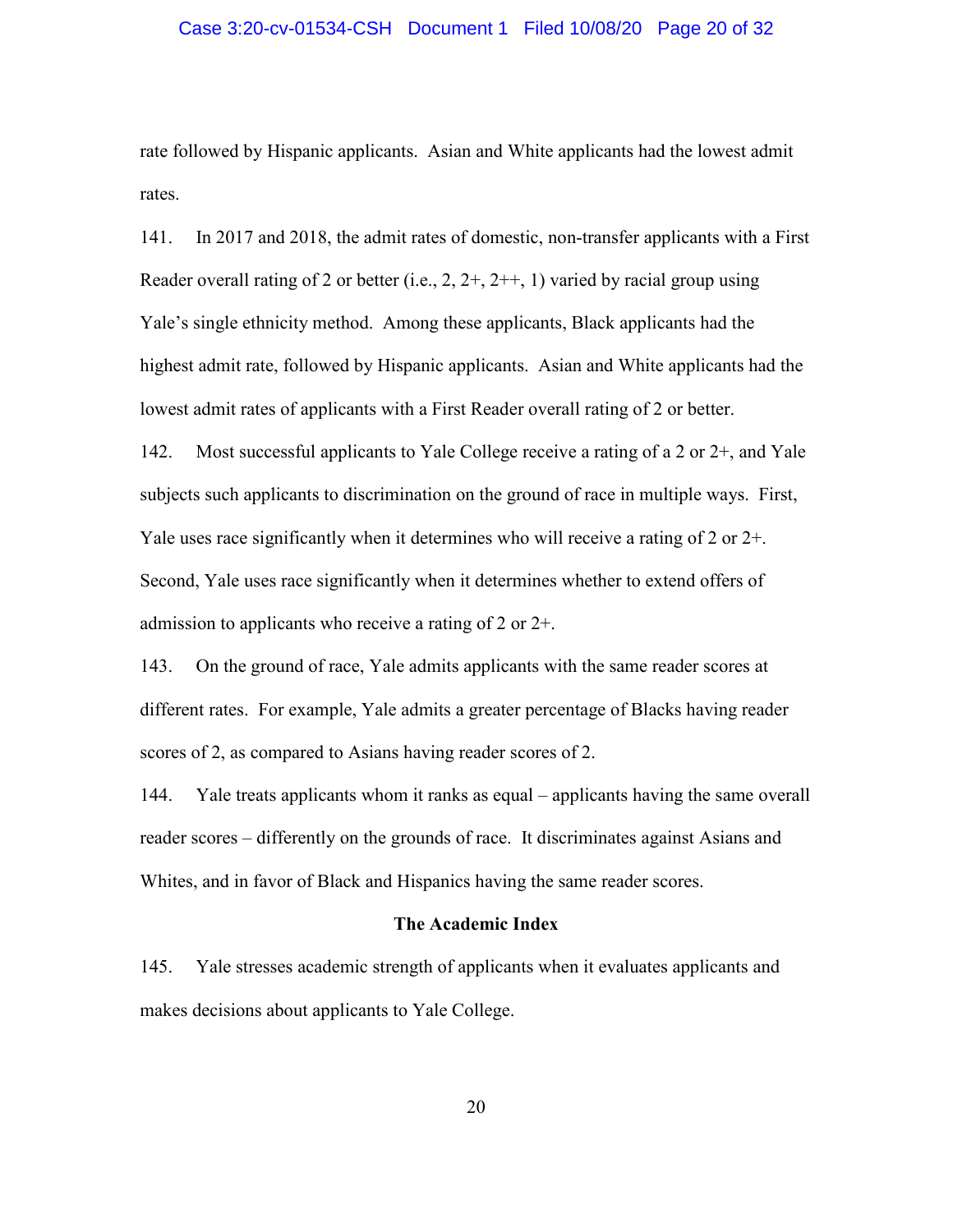## Case 3:20-cv-01534-CSH Document 1 Filed 10/08/20 Page 21 of 32

146. Yale's website explains: "Yale is above all an academic institution. This means academic strength is our first consideration in evaluating any candidate. The single most important document in your application is your high school transcript, which tells us a great deal about your academic drive and performance over time."

https://admissions.yale.edu/what-yale-looks-for (Last visited October 8, 2020).

147. Yale uses standardized test scores to evaluate applicants to Yale College.

148. Yale's website states: "During the most recent year, test score ranges (25th to 75th percentiles) for enrolled first-years were:

SAT-Evidence-Based Reading and Writing: 720-770

SAT-Math: 740-790

ACT Composite: 33-35"

https://admissions.yale.edu/what-yale-looks-for (Last visited October 8, 2020).

149. The Academic Index is a consistent objective standard used by all Ivy League schools, including Yale. It uses an objective mathematical formula based on a combination of each applicant's SAT or ACT score and the applicant's high school grades.

150. An Academic Index rating can be calculated for each applicant to Yale College who provided standardized test scores and high school grades.

151. Yale uses the Academic Index as a metric to determine, at least in part, whether to offer admission to at least a subset of Yale College applicants. For each such applicant, Yale calculates an Academic Index rating.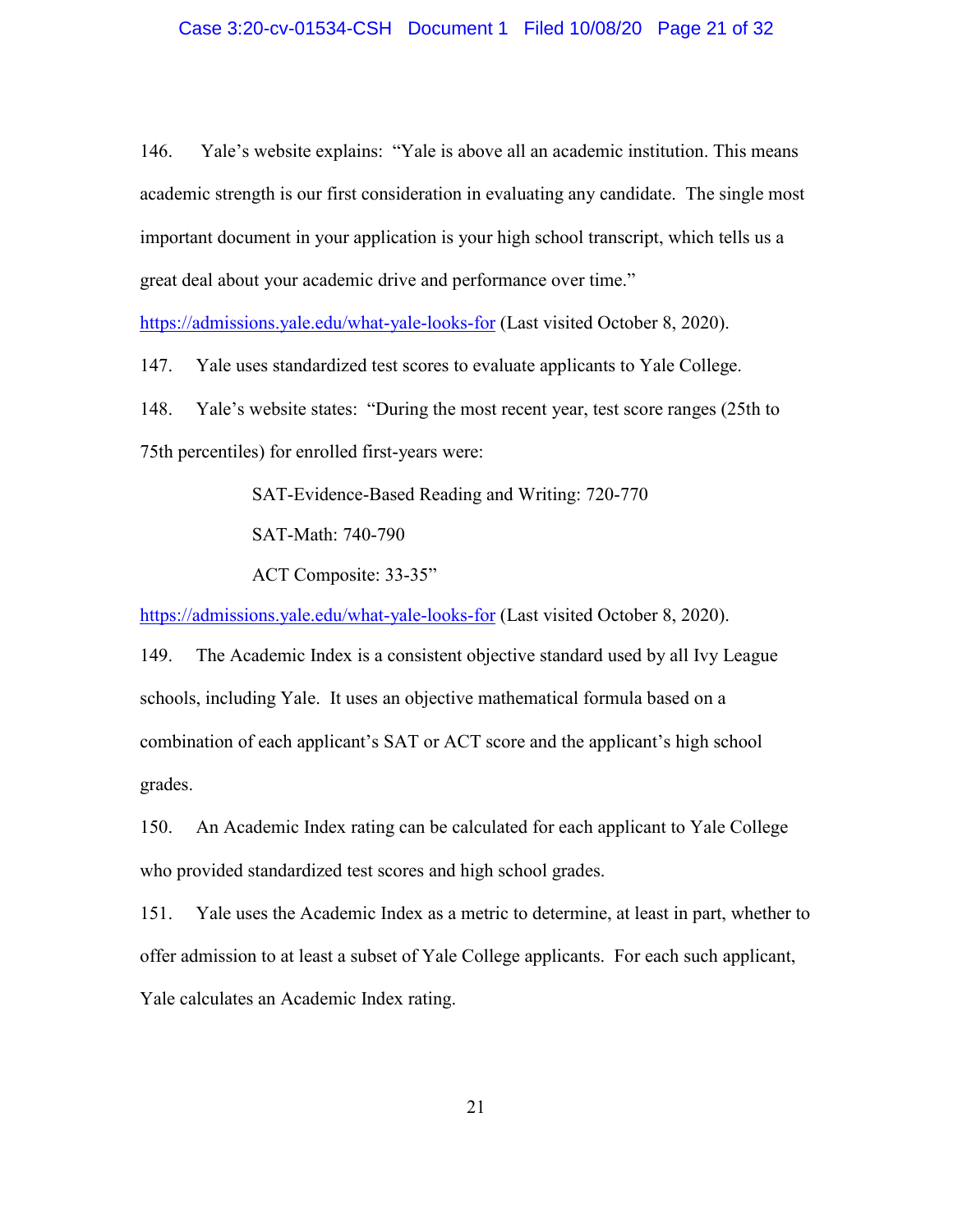## Case 3:20-cv-01534-CSH Document 1 Filed 10/08/20 Page 22 of 32

152. Applicants with a higher Academic Index rating have a higher chance of admission to Yale College than applicants with a lower Academic Index rating.

153. Applicants to Yale College differ significantly in their admission chances based on their race and Academic Index rating.

154. Dividing Yale's applicants into deciles using Academic Index ratings, with each decile equal to approximately 10% of the applicants, shows the significant differences between applicants' chances for admission to Yale College based on their race.

155. To illustrate, for example the Tenth Academic Index Decile includes applicants to Yale with approximately the top 10% of Academic Index ratings, greater than the Academic Index ratings of approximately 90% of applicants.

156. To illustrate, for example the Sixth Academic Index Decile includes applicants to Yale with approximately the top 50-60% of Academic Index Ratings, greater than the Academic Index ratings of approximately 50% of applicants and less than the Academic Index ratings of approximately 40% of applicants.

157. The admit rates vary significantly for Asian, Black, Hispanic, and White applicants in the same Academic Index Decile.

158. The admission rates of White, Asian, Black, and Hispanic applicants are depicted on the following table and show significant discrimination on the ground of race.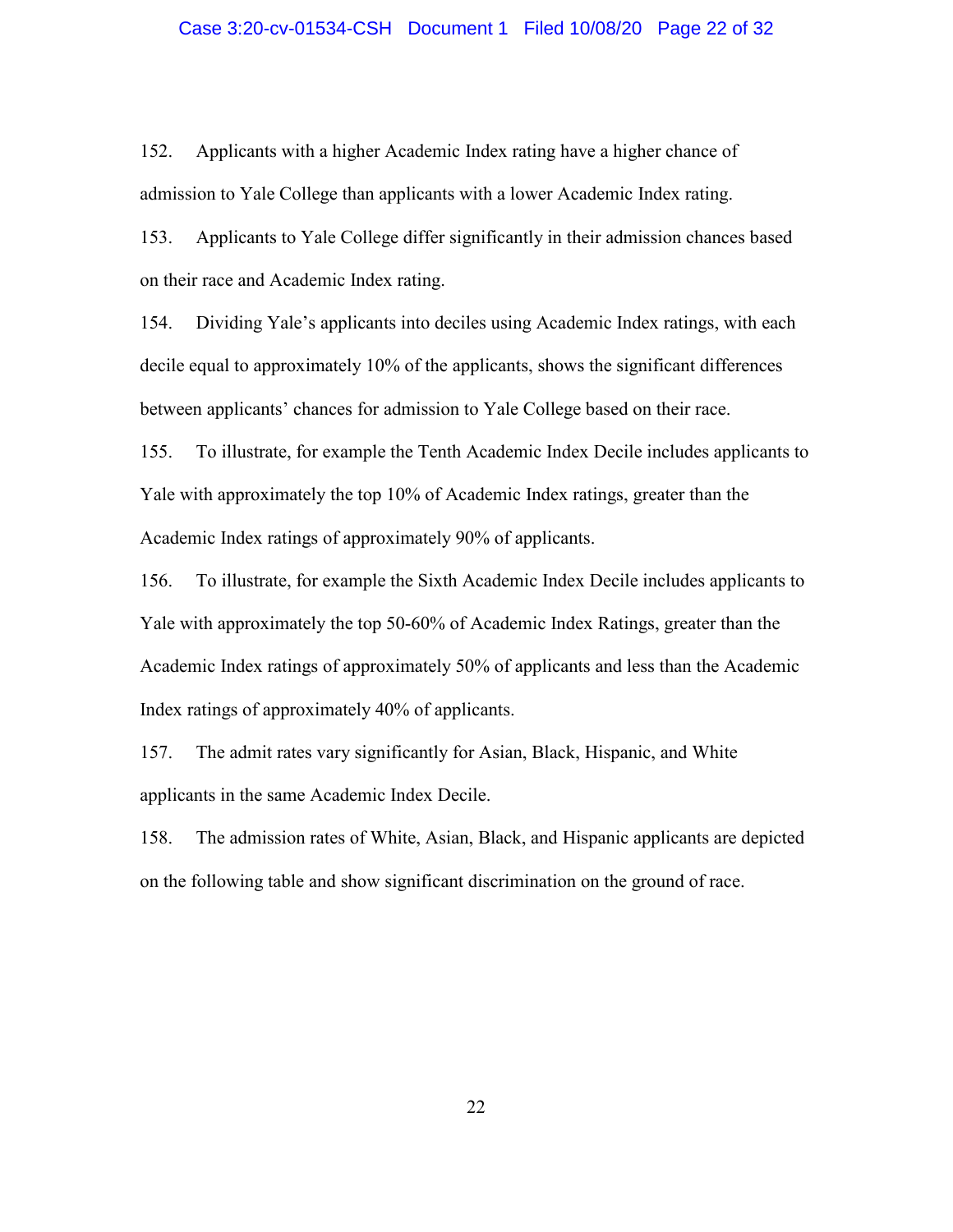| <b>Deciles</b>      | White                  | Asian                  | <b>Black</b>           | Hispanic               | <b>Total</b>           |
|---------------------|------------------------|------------------------|------------------------|------------------------|------------------------|
|                     | % admitted             | % admitted             | % admitted             | % admitted             | % admitted             |
|                     | <b>Total in decile</b> | <b>Total in decile</b> | <b>Total in decile</b> | <b>Total in decile</b> | <b>Total in decile</b> |
|                     | <b>Total admitted</b>  | <b>Total admitted</b>  | <b>Total admitted</b>  | <b>Total admitted</b>  | <b>Total admitted</b>  |
| 10 <sup>th</sup>    | $20.18\%$              | 14.32%                 | 60.00%                 | 34.84%                 | 17.47%                 |
|                     | (1,526)                | (2,836)                | (50)                   | (155)                  | (4,576)                |
|                     | $[308]$                | [406]                  | $[30]$                 | $[54]$                 | [798]                  |
| <b>9th</b>          | 12.12%                 | 8.17%                  | 51.69%                 | 28.77%                 | 12.06%                 |
|                     | (2,137)                | (2,190)                | (89)                   | (292)                  | (4,708)                |
|                     | $[259]$                | [179]                  | $[46]$                 | [84]                   | $[568]$                |
| 8 <sup>th</sup>     | 8.40%                  | 6.20%                  | 48.99%                 | 21.12%                 | 9.88%                  |
|                     | (2,225)                | (1,614)                | (149)                  | (303)                  | (4,291)                |
|                     | [187]                  | $[100]$                | $[73]$                 | [64]                   | $[424]$                |
| 7 <sup>th</sup>     | 7.23%                  | 5.29%                  | 38.63%                 | 22.63%                 | 9.47%                  |
|                     | (2, 545)               | (1,625)                | (233)                  | (433)                  | (4, 836)               |
|                     | $[184]$                | [86]                   | [90]                   | [98]                   | [458]                  |
| 6 <sup>th</sup>     | 6.53%                  | 3.83%                  | 27.95%                 | 18.02%                 | 8.19%                  |
|                     | (2,311)                | (1,489)                | (297)                  | (455)                  | (4, 552)               |
|                     | $[151]$                | $[57]$                 | [83]                   | $[82]$                 | [373]                  |
| $\overline{5^{th}}$ | 4.09%                  | 3.54%                  | 20.85%                 | 13.30%                 | 6.76%                  |
|                     | (2,301)                | (1,299)                | (422)                  | (669)                  | (4,691)                |
|                     | $[94]$                 | [46]                   | [88]                   | [89]                   | [317]                  |
| 4 <sup>th</sup>     | 2.02%                  | 2.49%                  | 12.14%                 | 5.94%                  | 4.10%                  |
|                     | (2,273)                | (1,165)                | (618)                  | (892)                  | (4,948)                |
|                     | $[46]$                 | $[29]$                 | $[75]$                 | $[53]$                 | $[203]$                |
| $3^{\text{rd}}$     | 0.95%                  | 0.92%                  | 5.49%                  | 2.61%                  | 2.17%                  |
|                     | (1,678)                | (867)                  | (819)                  | (918)                  | (4,282)                |
|                     | [16]                   | [8]                    | [45]                   | $[24]$                 | [93]                   |
| 2 <sup>nd</sup>     | 0.79%                  | 0.50%                  | 1.46%                  | 0.85%                  | 0.93%                  |
|                     | (1,522)                | (806)                  | (1,233)                | (1,298)                | (4, 859)               |
|                     | $[12]$                 | $[4]$                  | [18]                   | $[11]$                 | [45]                   |
| 1 <sup>st</sup>     | 0.38%                  | $0.50\%$               | 0.11%                  | 0.07%                  | 0.21%                  |
|                     | (1,063)                | (599)                  | (1, 847)               | (1,350)                | (4, 859)               |
|                     | $[4]$                  | $[3]$                  | $[2]$                  | $[1]$                  | [10]                   |

# 159. **Admission Rate by Race/Ethnic Group and Academic Index Decile**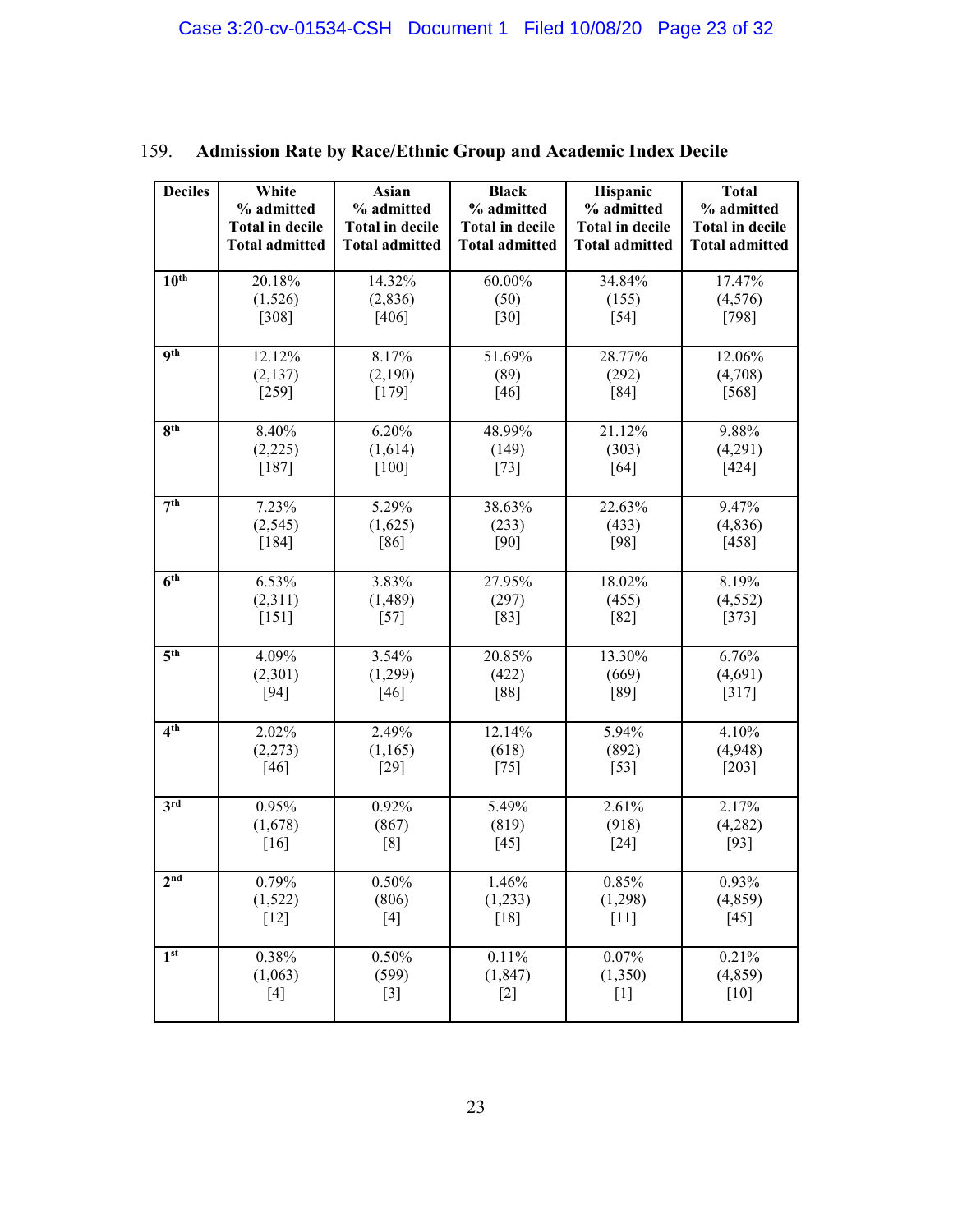#### Case 3:20-cv-01534-CSH Document 1 Filed 10/08/20 Page 24 of 32

160. The data in paragraph 159 are for Yale's 2017 and 2018 admissions classes of domestic, non-transfer applicants, and excludes athletes (who are subject to a different admissions process), those for whom an academic index could not be calculated, applicants without a First Reader Score, and applicants not categorized using Yale's single ethnicity method as White, Asian, Black, or Hispanic.

161. For example, the data show the following admit rates of applicants to Yale College in the Eighth Academic Index Decile for admission in 2017 and 2018: 8.40% for White applicants; 6.20% for Asian applicants; 48.99% for Black applicants; and 21.12% for Hispanic applicants. The overall admit rate for applicants to Yale College in the Eighth Academic Index Decile was 9.88%. Black applicants in the Eighth Academic Index Decile had nearly 8 times the likelihood of admission as Asian applicants in the same decile.

162. Similarly, for example, the data show the following admit rates of applicants to Yale College in the Sixth Academic Index Decile for admission in 2017 and 2018: 6.53% for White applicants; 3.83% for Asian applicants; 27.95% for Black applicants; and 18.02% for Hispanic applicants. The overall admit rate for applicants to Yale College in the Sixth Academic Index Decile was 8.19%. Black applicants in the Sixth Academic Index Decile had over 7 times the likelihood of admission as Asian applicants in the same decile.

163. The other deciles show similar disparities by race and ethnicity.

164. The variation in admit rates for Asian, Black, Hispanic, and White applicants in the same Academic Index decile reflect Yale's significant and untailored use of race, and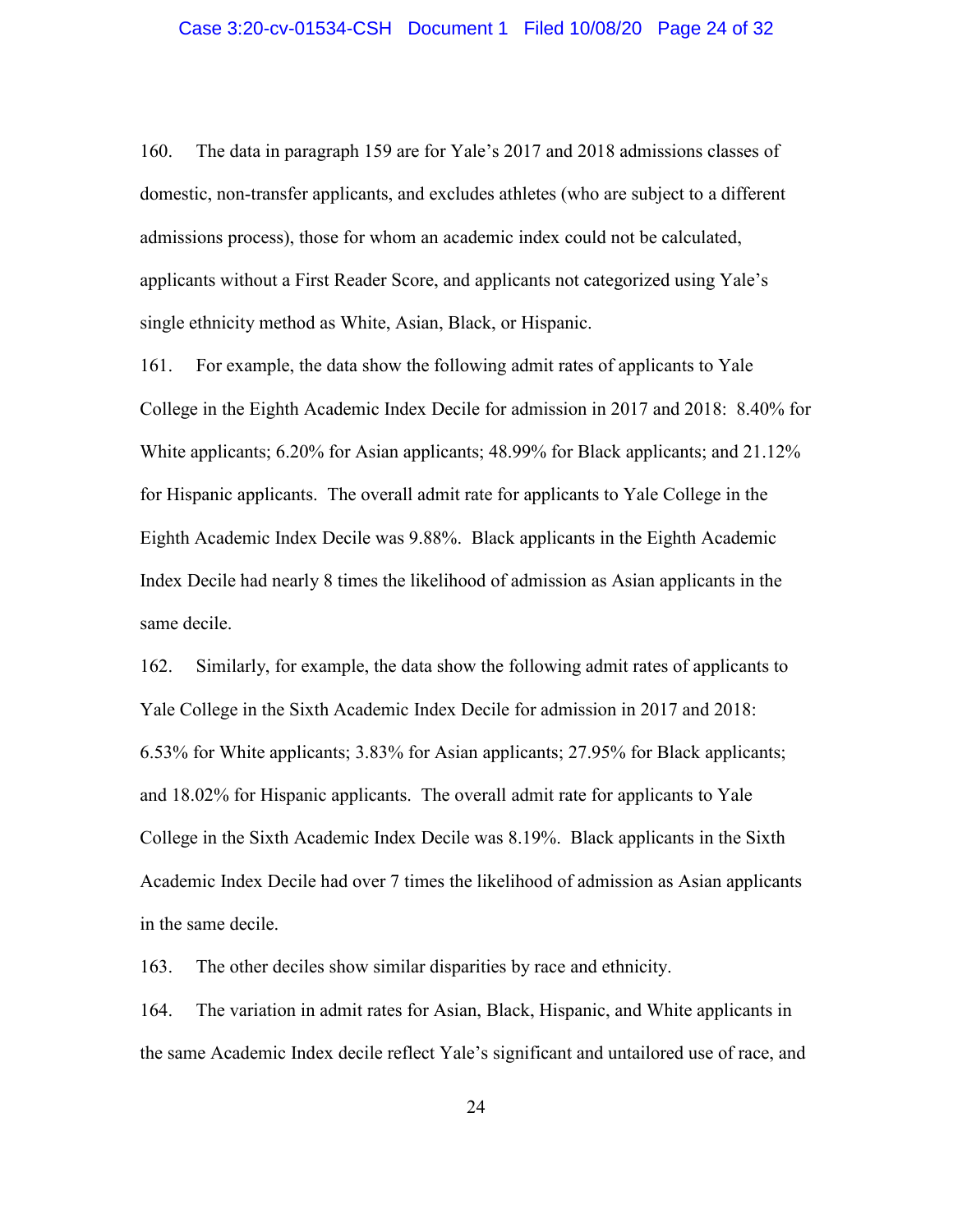is not the result of Yale using race as just a "plus factor" in a narrowly tailored way. Race is the determinative factor in many admissions decisions and often determines who is accepted and who is rejected for admission.

#### **The Marginal Effect of Race**

165. Yale subjects Yale College applicants to discrimination on the ground of race at virtually every step of its admissions process.

166. Nearly all applicants admitted to Yale receive a First Reader overall rating of 2 or better (i.e.,  $2, 2+, 2++, 1$ ). Most admitted applicants receive a rating of 2 or  $2+.$ 

167. Yale discriminates at the First Reader stage of its admissions process. Significant disparities exist between the First Reader overall ratings assigned to racially-favored applicants and the First Reader overall ratings assigned to similarly-situated raciallypenalized applicants.

168. Significant disparities exist between the First Reader overall ratings assigned to racially-favored applicants and the First Reader overall ratings assigned to similarlysituated racially-penalized applicants because Yale instructs readers to favor raciallyfavored applicants, and thereby penalize racially-penalized applicants, when assigning these ratings. Readers follow and act on Yale's instruction about the use of race.

169. These significant disparities in First Reader overall ratings are excessive, and not the result of Yale using race as just a "plus factor" in a narrowly tailored way.

170. Yale discriminates at the Second Reader stage of its admissions process. Significant disparities exist between the Second Reader overall ratings assigned to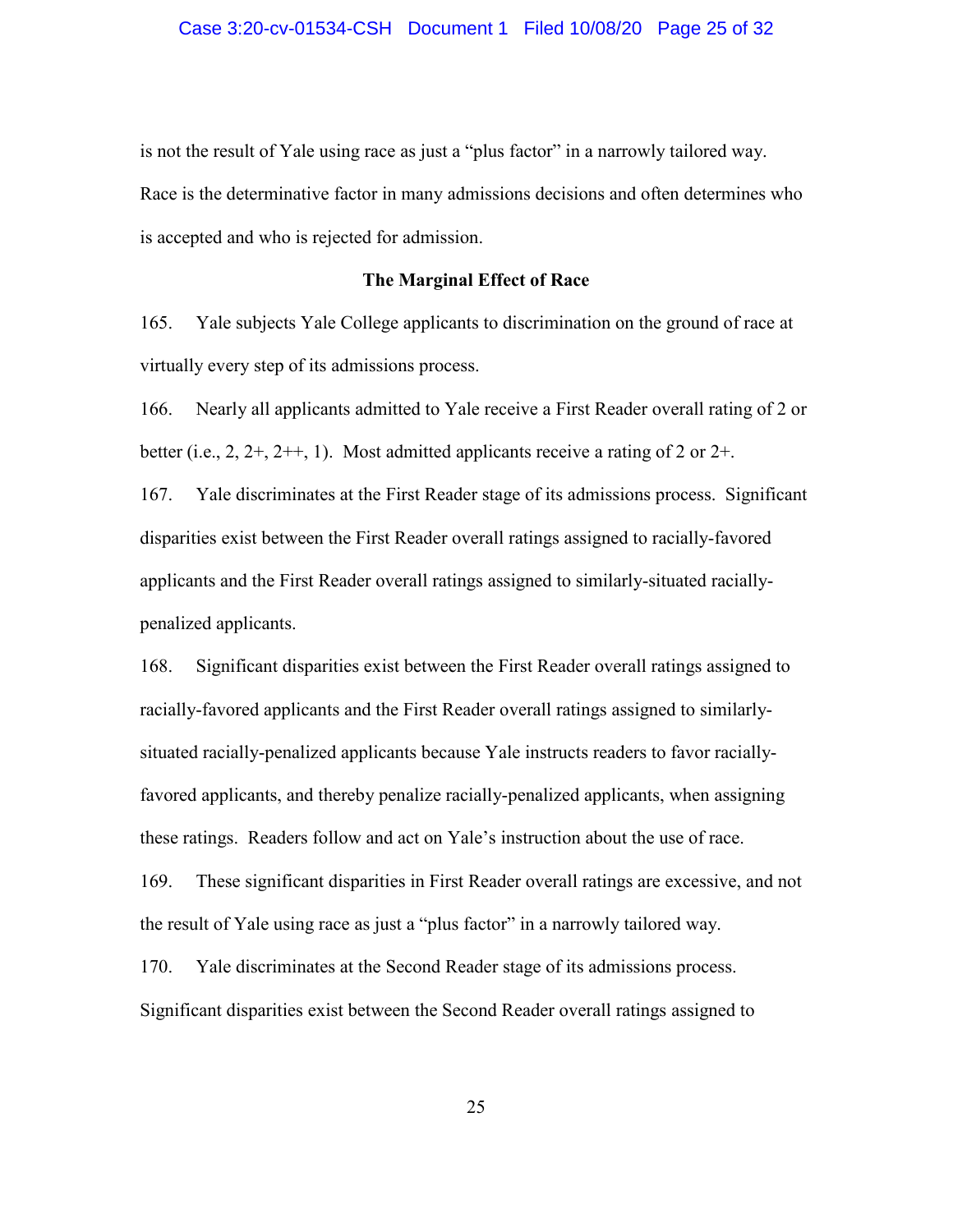## Case 3:20-cv-01534-CSH Document 1 Filed 10/08/20 Page 26 of 32

racially-favored applicants and the Second Reader overall ratings assigned to similarlysituated racially-penalized applicants.

171. Significant disparities exist between the Second Reader overall ratings assigned to racially-favored applicants and the Second Reader overall ratings assigned to similarlysituated racially-penalized applicants because Yale instructs readers to favor raciallyfavored applicants, and thereby penalize racially-penalized applicants, when assigning these ratings. Readers follow and act on Yale's instruction about the use of race.

172. These significant disparities in Second Reader overall ratings are excessive, and not the result of Yale using race as just a "plus factor" in a narrowly tailored way.

173. Yale discriminates on the ground of race between applicants its admissions officers view as otherwise comparable.

174. This discrimination between comparable applicants produces a significant, excessive, untailored effect on the admission chances for competitive applicants whom Yale's readers rated as a 2 or 2+.

175. For example, the admit rates of applicants with a First Reader overall rating of 2 vary significantly based on race. The admit rates of Asian and White applicants with a First Reader overall rating of 2 are significantly lower than the admit rates of Black and Hispanic applicants with a First Reader overall rating of 2.

176. Similarly, the admit rates of applicants with a First Reader overall rating of  $2^+$ vary significantly based on race. The admit rates of Asian and White applicants with a First Reader overall rating of  $2+$  are significantly lower than the admit rates of Black and Hispanic applicants with a First Reader overall rating of 2+.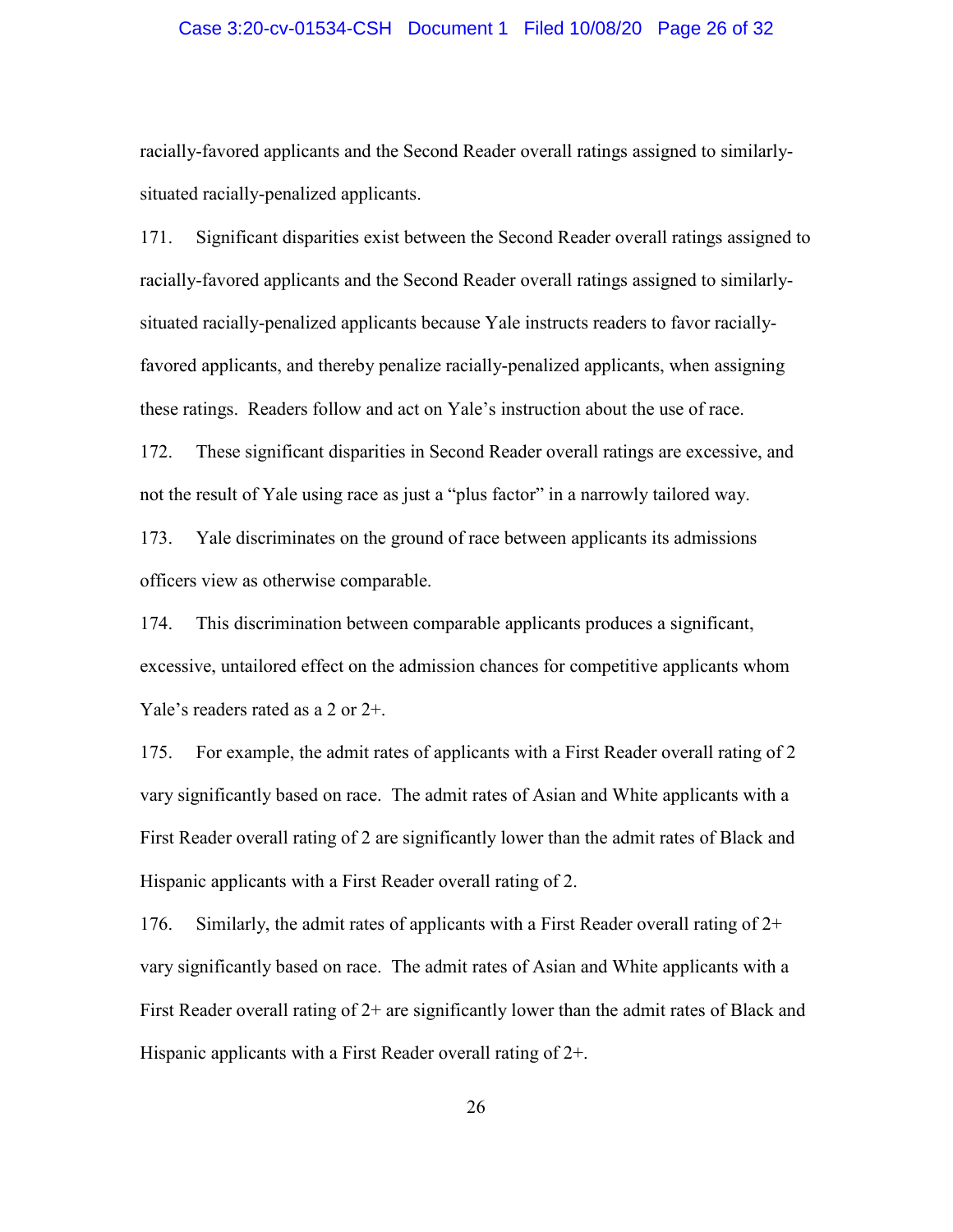#### Case 3:20-cv-01534-CSH Document 1 Filed 10/08/20 Page 27 of 32

177. That is, applicants whom Yale's own readers rate as comparable after factoring in race are admitted at significantly different rates based on race.

178. Yale is significantly less likely to admit Asian and White applicants to Yale College than similarly-situated Black and Hispanic applicants.

179. The marginal effect of race on the probability of admission for comparable applicants is outcome determinative for hundreds of applicants each admissions cycle.

180. Because Yale subjects applicants to discrimination on the ground of race, Yale annually rejects hundreds of Asian and White applicants to Yale College who could have been admitted.

#### **No Time Limits**

181. Yale has subjected applicants to Yale College to discrimination on the ground of race for at least 50 years.

182. Since Yale started using race in admissions, Yale has not narrowly tailored its use of race and the weight race plays in admission decisions.

183. Yale intends to continue subjecting applicants to discrimination on the ground of race in admissions to Yale College.

184. Yale has not placed any time limits on its racially discriminatory admissions process, and Yale does not intend to do so.

185. Instead of using race in a narrow, time-limited, and targeted manner to achieve specific and defined educational goals, Yale has institutionalized its use of racial preferences as a permanent feature of its admissions process and decisions.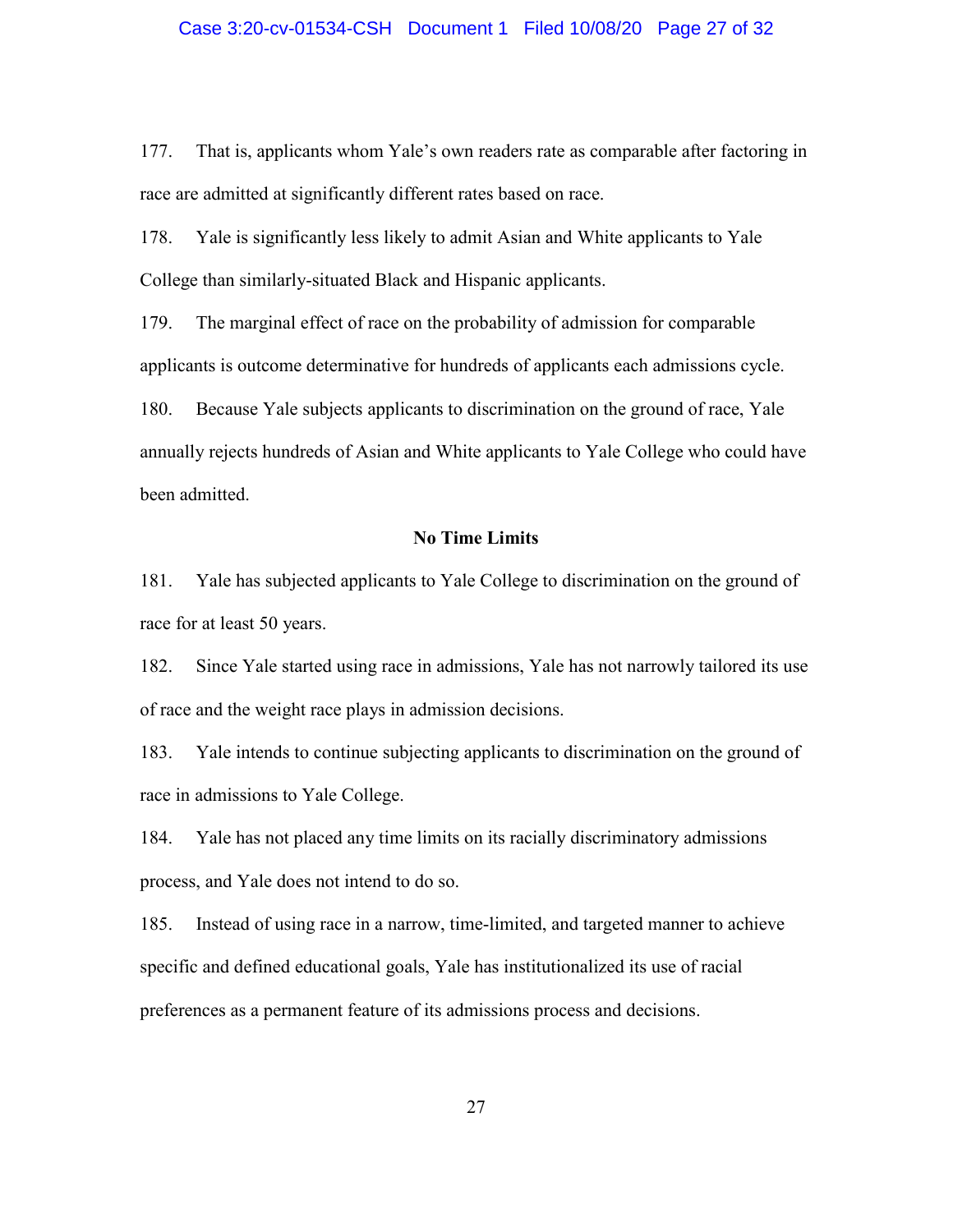#### **Race Neutral Alternatives**

186. Yale has not employed available, workable race-neutral alternatives to the use of race.

187. Yale has failed or refused to use available, workable race-neutral alternatives to the use of race.

188. Yale could achieve the educational benefits of diversity exclusively through available, workable race-neutral alternatives.

189. For example, Yale could emphasize the socio-economic status of applicants as a factor in admissions to achieve the educational benefits of diversity and eliminate Yale's use of race.

190. For example, Yale could emphasize diversity in applicants' location in the United States, including an emphasis on an array of applicants from inner cities to rural communities, to achieve the educational benefits of diversity and eliminate Yale's use of race.

191. For example, Yale could emphasize applicants' personal, individual challenges accessing educational opportunities to achieve the educational benefits of diversity and eliminate Yale's use of race.

192. For example, Yale could eliminate its favoring of legacies, donors, and other special interest applicants to achieve the educational benefits of diversity and eliminate Yale's use of race.

193. Despite these examples and other available, workable race-neutral alternatives, Yale continues unnecessarily to use race in its undergraduate admissions to Yale College.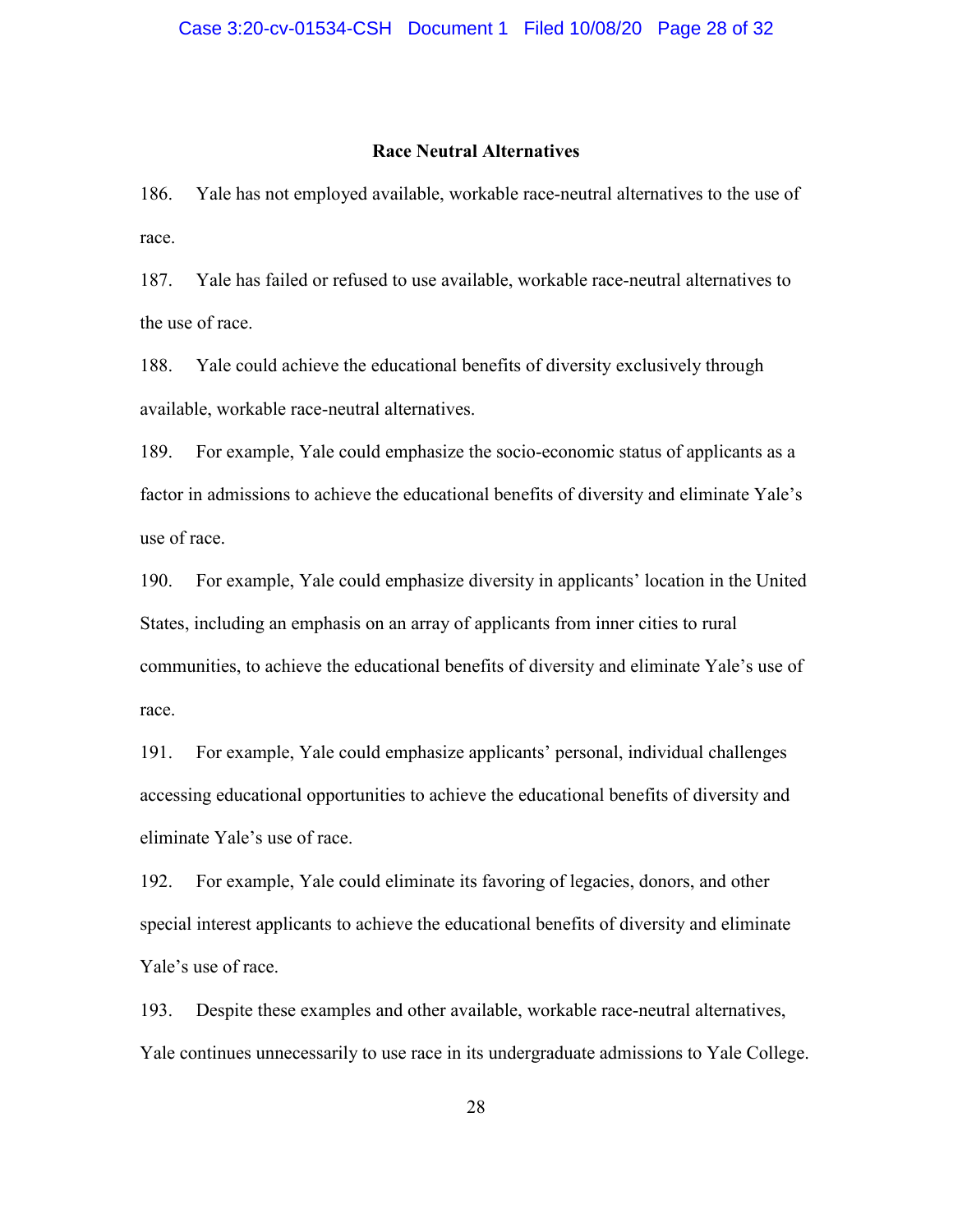#### **Yale Is a Recipient of Federal Financial Assistance**

194. At all relevant times described in this complaint, Yale has been, and continues to be, a recipient of federal financial assistance from the United States Department of Justice and other federal agencies.

195. By accepting federal financial assistance, Yale agreed to comply with all requirements imposed by Title VI and the federal regulations implementing Title VI. 196. As a condition of receiving federal financial assistance, Yale explicitly certified it agreed to comply with all requirements imposed by Title VI and the federal regulations implementing Title VI.

197. On August 13, 2020, the United States notified Yale that it had failed to comply with Title VI, its implementing regulations, and related contractual assurances. That August 13, 2020, notice also invited Yale to comply voluntarily with Title VI

198. The United States subsequently determined that efforts to obtain voluntary compliance were unsuccessful.

199. The United States notified Yale of its determination that efforts to obtain voluntary compliance were unsuccessful.

## **COUNT I**

#### **Violation of Title VI**

200. The United States realleges and incorporates by reference the allegations set forth in all the above paragraphs.

201. Yale received, and continues to receive, federal financial assistance for its programs and activities.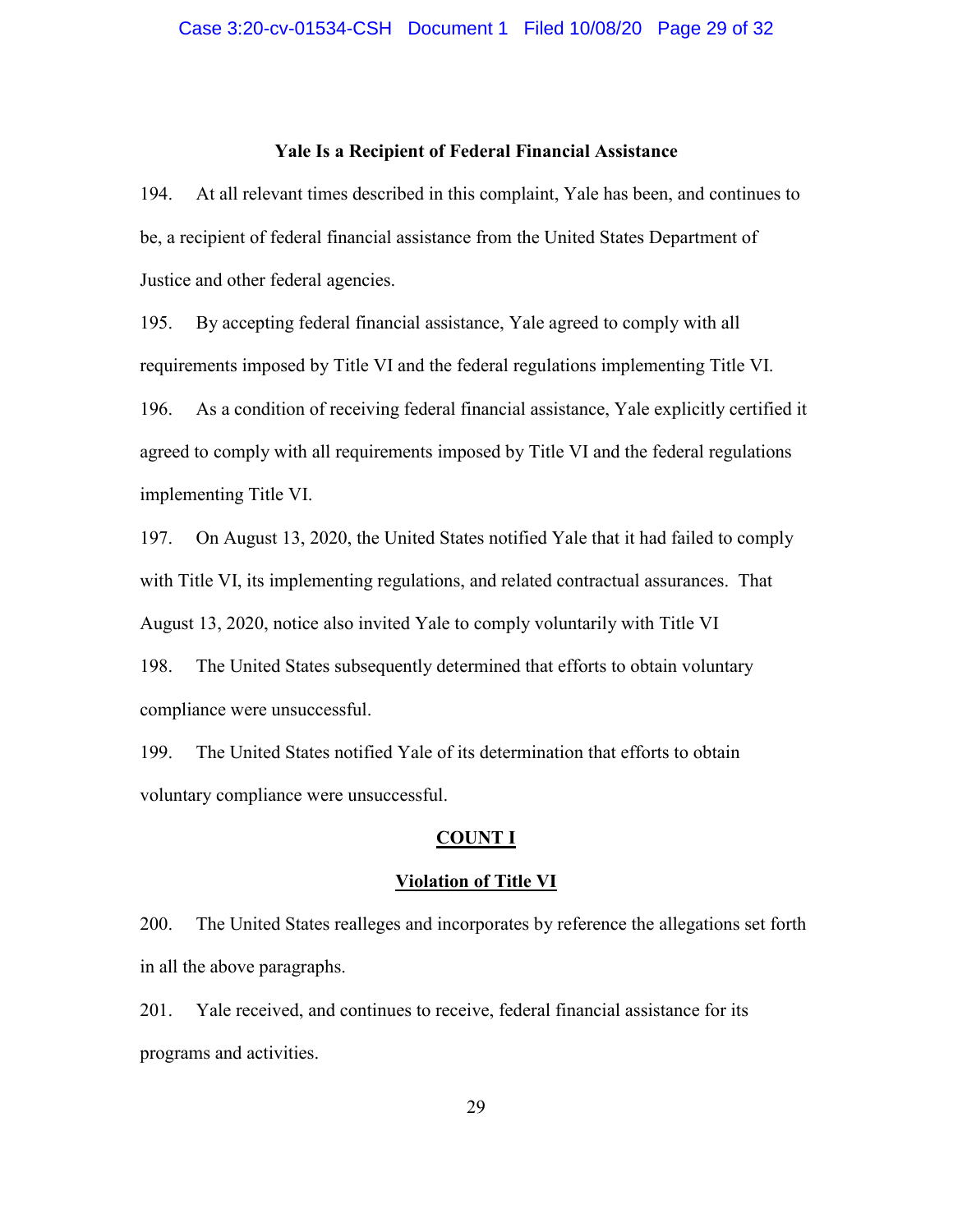## Case 3:20-cv-01534-CSH Document 1 Filed 10/08/20 Page 30 of 32

202. Yale subjects applicants to Yale College to discrimination on the ground of race.

203. Yale's use of race is not narrowly tailored to a compelling interest.

204. Yale's use of race has harmed, and continues to harm, applicants to Yale College, including Asian and White applicants.

205. Based on all the foregoing, Yale has violated, and continues to violate, Title VI of the Civil Rights Act of 1964.

206. The United States and applicants to Yale College have suffered damages from Yale's Title VI violation.

207. Unless restrained by this Court, Yale will continue to violate Title VI.

#### **COUNT II**

#### **Violation of Title VI Assurances**

208. The United States realleges and incorporates by reference the allegations set forth in all the above paragraphs.

209. Yale signed contractual assurance agreements with the United States that all of its programs and activities would be conducted in compliance with all requirements of Title VI and its implementing regulations.

210. Yale's violation of Title VI is a material breach of its contractual assurance agreements.

211. The United States and applicants to Yale College have suffered foreseeable damages from Yale's breach of its contractual assurance agreements.

212. Unless restrained by this Court, Yale will continue materially to breach its contractual assurance agreements with the United States.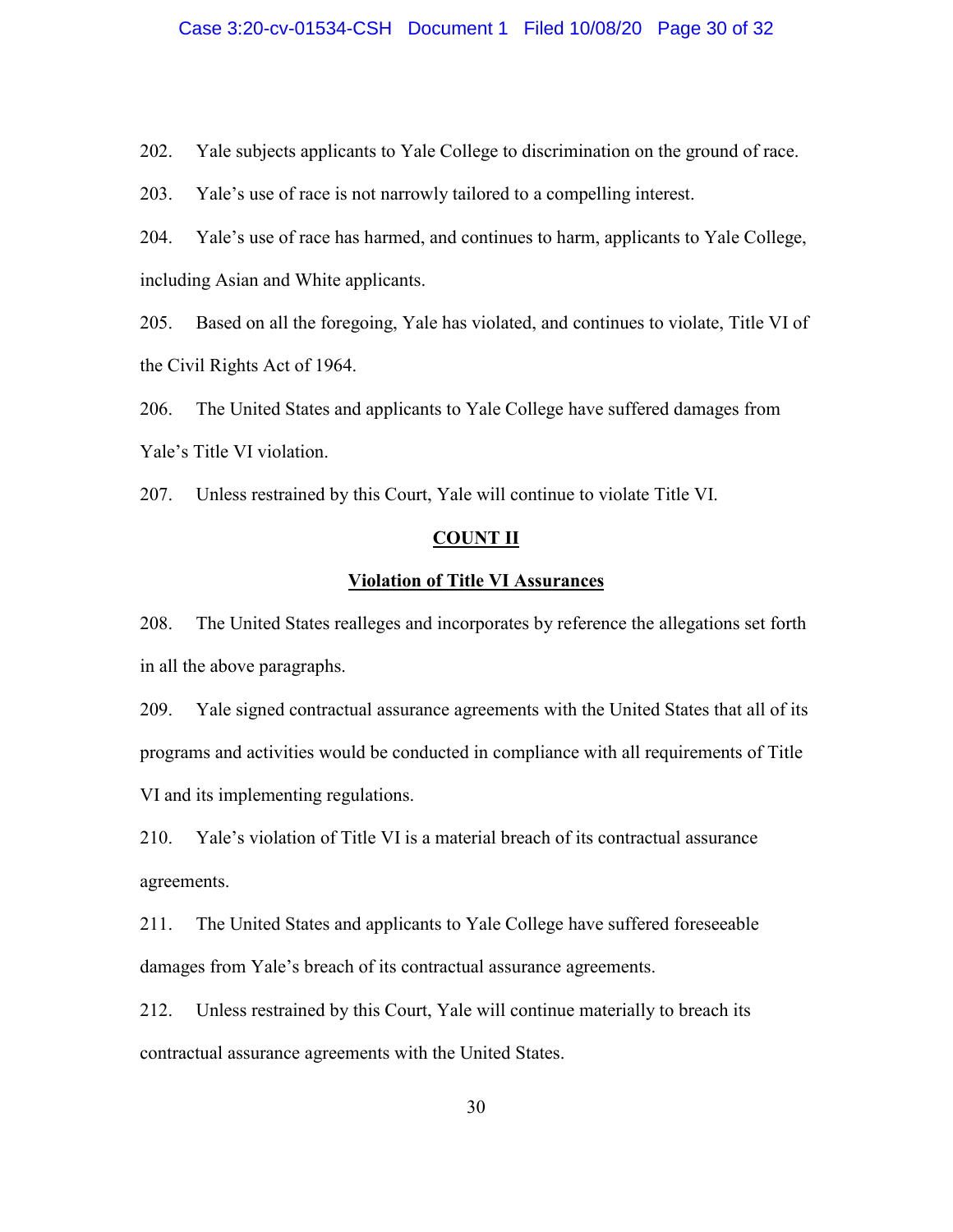# **PRAYER FOR RELIEF**

WHEREFORE, the United States prays that the Court grant the following relief:

- (a) A declaratory judgment, pursuant to the Declaratory Judgment Act, 28 U.S.C. § 2201, from the Court that Yale's admissions policies and procedures violate Title VI of the Civil Rights Act of 1964, 42 U.S.C. § 2000d et seq.;
- (b) A permanent injunction prohibiting Yale from using race as a factor in future Yale College admissions decisions;
- (c) A damages award to the United States and injured applicants; and
- (d) All other relief as the interests of justice require.

# **JURY DEMAND**

Plaintiff United States hereby demands a jury trial of all issues so triable pursuant to Rule 38 of the Federal Rules of Civil Procedure.

Dated: October 8, 2020

Respectfully submitted,

JOHN H. DURHAM United States Attorney District of Connecticut ERIC S. DREIBAND Assistant Attorney General Civil Rights Division

JOHN B. DAUKAS Principal Deputy Assistant Attorney General Civil Rights Division